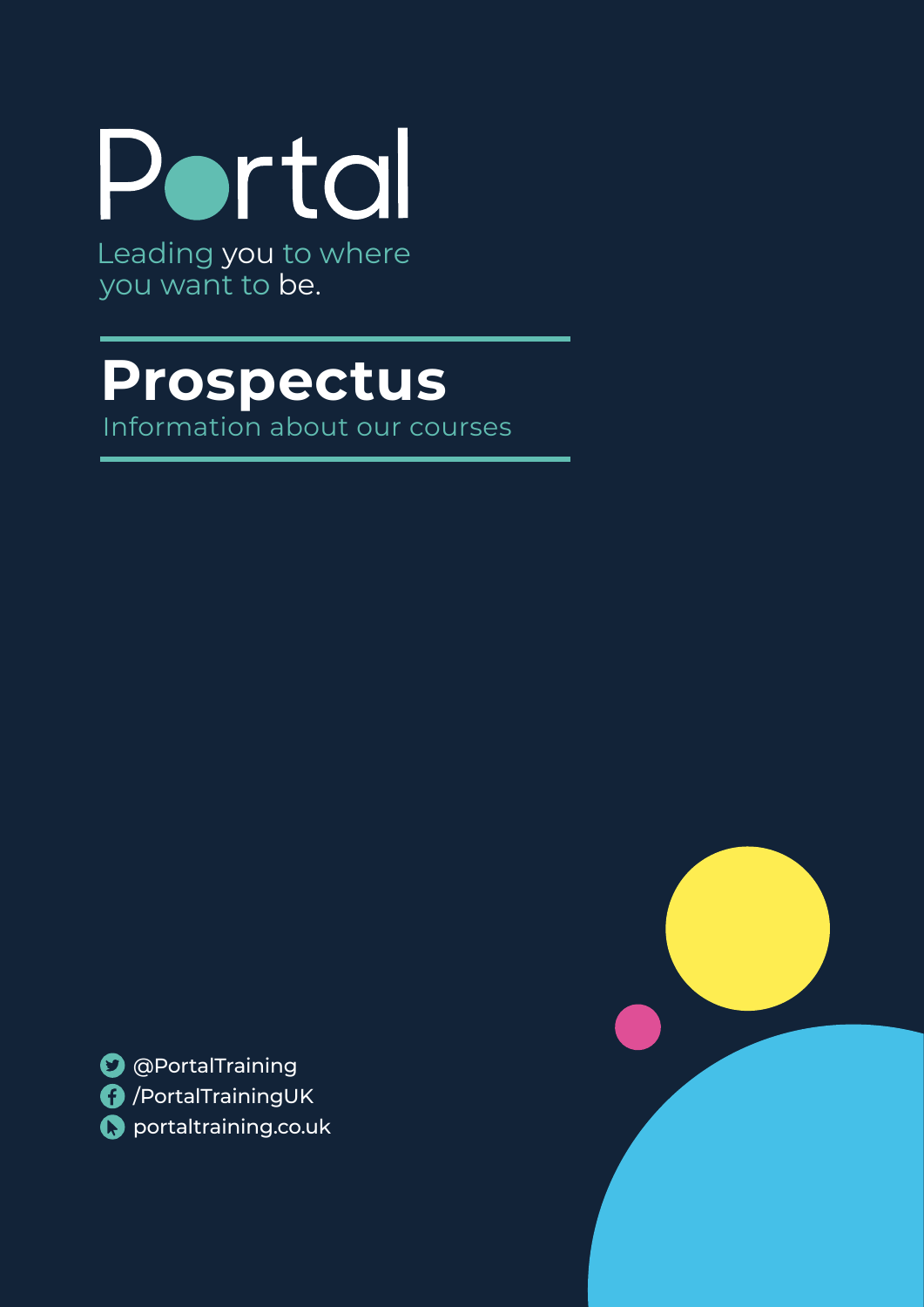# **Leading you to where Leading you to where you want to be. you want to be.**

# **OUR STORY OUR STORY**

**Founded in 2010, Portal is a dynamic and Founded in 2010, Portal is a dynamic and innovative bilingual training provider, innovative bilingual training provider, supporting organisations with their learning and supporting organisations with their learning and development strategies to enhance the capacity development strategies to enhance the capacity of their workforce. of their workforce.**

Delivering qualifications at levels 2, 3, 4, 5 and 7, Delivering qualifications at levels 2, 3, 4, 5 and 7, we are experienced in supporting the professional we are experienced in supporting the professional development of a wide range of roles, from those development of a wide range of roles, from those new to their positions through to experienced new to their positions through to experienced senior leaders. There are over 500 individuals senior leaders. There are over 500 individuals currently accessing and engaged with our fully currently accessing and engaged with our fully funded Apprenticeship programmes. funded Apprenticeship programmes.

Portal prides itself on providing tailored support Portal prides itself on providing tailored support to all our learners and ensuring solid, constructive to all our learners and ensuring solid, constructive relationships with all employers. We listen to the relationships with all employers. We listen to the needs of the individuals and the establishment needs of the individuals and the establishment to provide qualifications which will allow both to to provide qualifications which will allow both to grow together happily. If we feel that were not grow together happily. If we feel that were not best placed to help, then we'll be honest in stating best placed to help, then we'll be honest in stating so and try to find alternatives. Being honest and so and try to find alternatives. Being honest and having integrity whilst enjoying our work is very having integrity whilst enjoying our work is very much at the heart of all we do. much at the heart of all we do.

**Gwawr Booth Gwawr Booth** Managing Director

**Director** 

**Jan Hart Jan Hart** Director of Quality Quality

**Clare Jeffries Clare Jeffries** Director of **Allen** Operations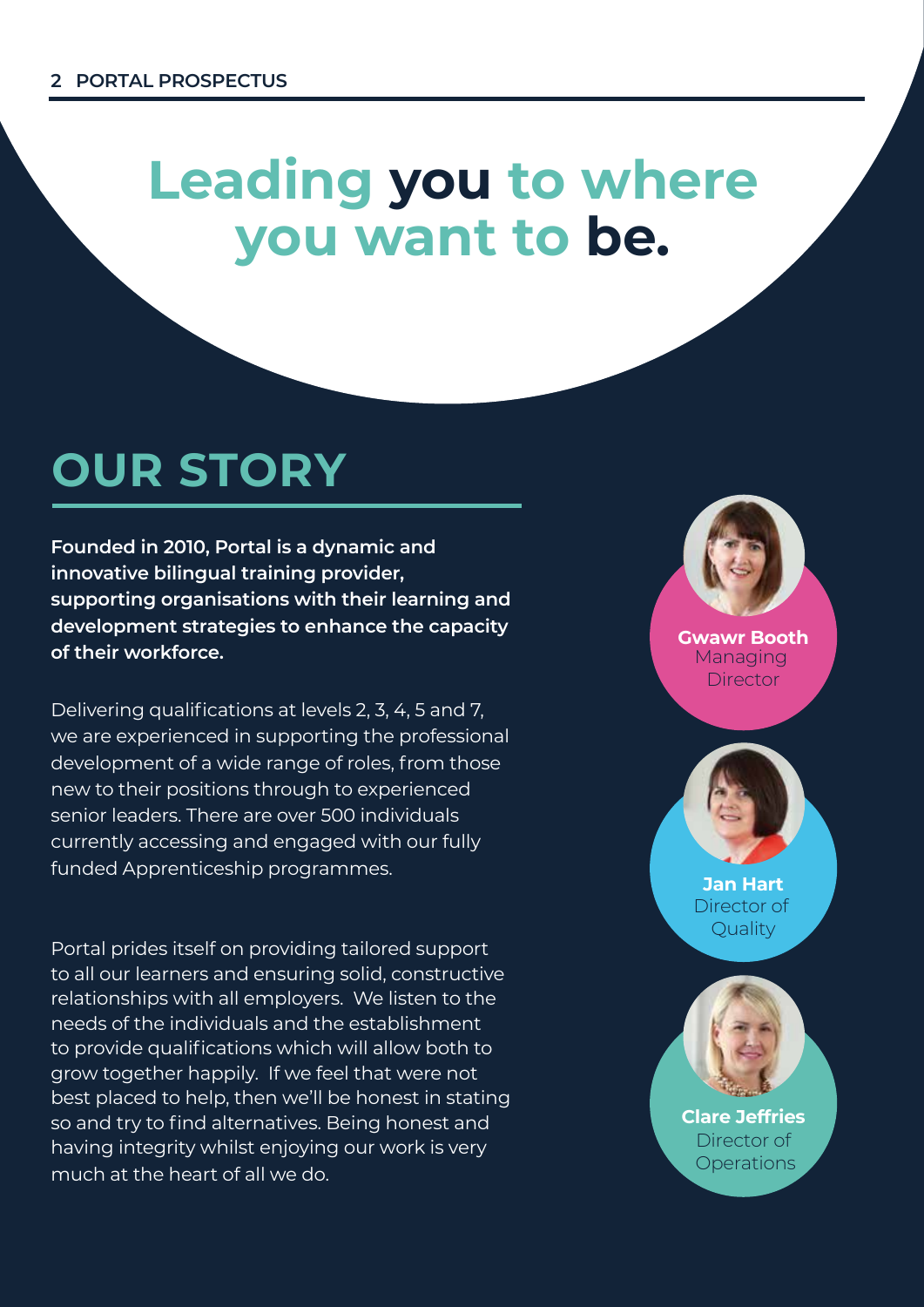#### **PORTAL PROSPECTUS 3 PORTAL PROSPECTUS 3**



# **WHAT WE OFFER WHAT WE OFFER**

Facilitate the CPD (Continuous Professional Development) needs of Facilitate the CPD (Continuous Professional Development) needs of your staff or for yourself through completion of: your staff or for yourself through completion of:

| ● Qualification levels                                    | 4-5       |
|-----------------------------------------------------------|-----------|
| ● Fully Funded Apprenticeships and Higher Apprenticeships | $6 - 16$  |
| ● Non Funded Accredited Courses                           | 17-20     |
| Non Funded, Non Accredited Courses                        | $21 - 23$ |
| Course Pricing Guide                                      | $24 - 25$ |
| $\bullet$ How to Apply                                    | 26        |

# **PARTNERSHIPS AND ENDORSEMENT PARTNERSHIPS AND ENDORSEMENT**

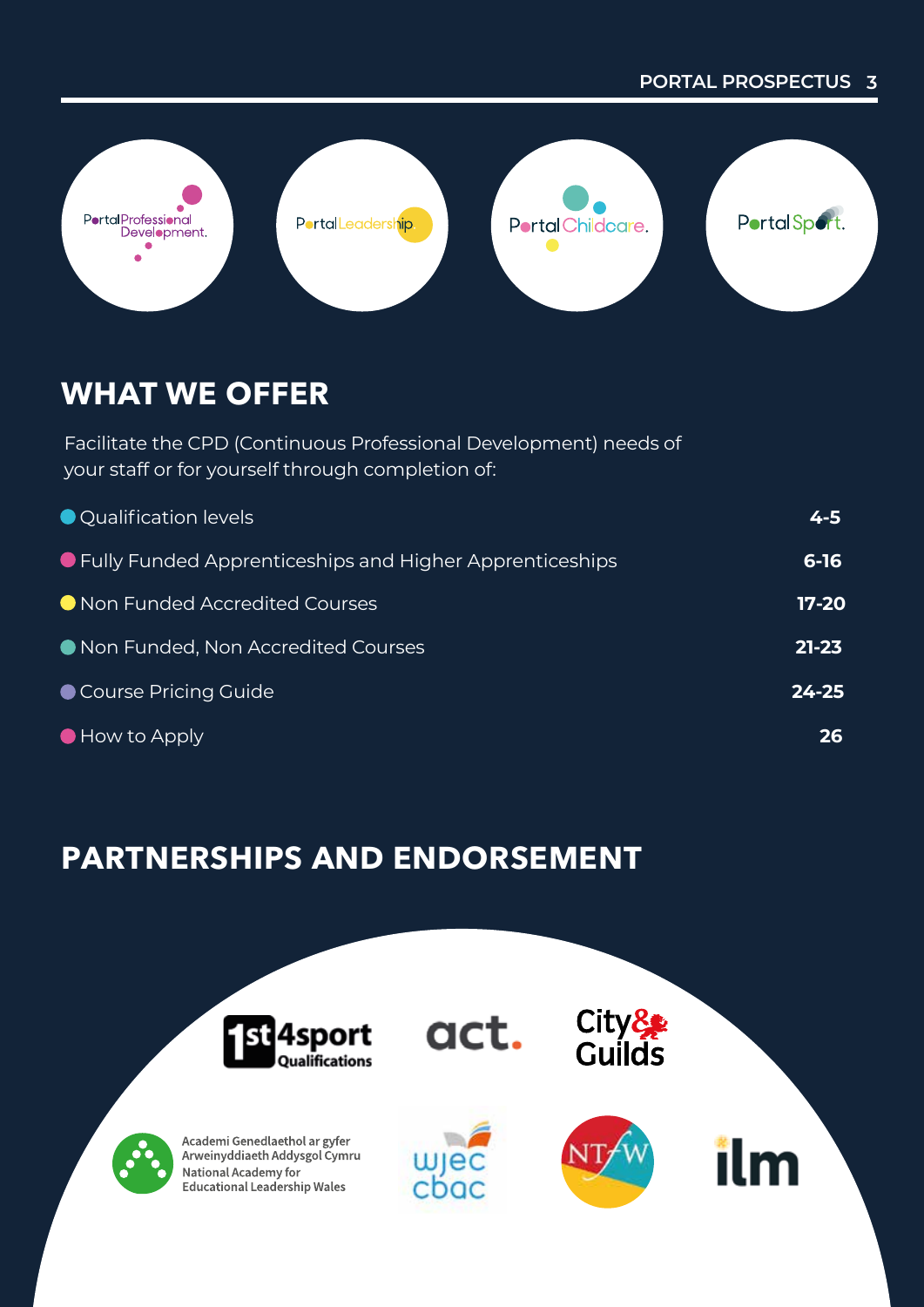#### **4 PORTAL PROSPECTUS 4 PORTAL PROSPECTUS**



**Graham Stephens - Graham Stephens - Adapt Company Adapt Company**

## **LEVELS OF QUALIFICATIONS LEVELS OF QUALIFICATIONS**

Accredited courses are awarded by recognised awarding organisations such as City and Guilds and ILM and allow the learners to gain a recognised accreditation and in some cases this may be transferable to other future learning. There is also formal assessment. Courses are fragmented by level. We offer Level 2 and **through to Level 7 programmes. through to Level 7 programmes.** 

# **WHAT DO THE DIFFERENT LEVELS MEAN? WHAT DO THE DIFFERENT LEVELS MEAN?**



**WHAT DOES LEVEL TWO MEAN:**  $\begin{pmatrix} 3 \\ 4 \end{pmatrix}$  **WHAT DOES LEVEL TWO MEAN:** 

#### **The qualifications are equivalent to: The qualifications are equivalent to:**

- **CSEs**
- **GCSE or O Levels • GCSE** *CCC***SE OR O Levels**
- **Foundation Apprenticeships Foundation Apprenticeships**

#### **We offer Level 2 qualifications in: We offer Level 2 qualifications in:**

- **Essential Skills Essential Skills**
- **Team Leading Skills Team Leading Skills**
- **Leadership and Team Skills Leadership and Team Skills**
- **Mentoring Mentoring**
- **Activity Leadership Activity Leadership**
- **Childcare, Play, Learning and Childcare, Play, Learning and Development Development**



#### **WHAT DOES LEVEL THREE MEAN: WHAT DOES LEVEL THREE MEAN:**

#### **The qualifications are equivalent to: The qualifications are equivalent to:**

- **AS/A Levels AS/A Levels**
- **Apprenticeships Apprenticeships**
- **International Baccalaureate Diploma International Baccalaureate Diploma**

#### **We offer Level 3 qualifications in: We offer Level 3 qualifications in:**

- **Essential skills Essential skills**
- **Leadership and Management Leadership and Management**
- **Coaching and Mentoring Coaching and Mentoring**
- **Certificate in Assessing Vocational Certificate in Assessing Vocational Achievement Achievement**
- **Supporting Physical Education Supporting Physical Education and School Sport and School Sport**
- **Childcare, Play Learning + Development Childcare, Play Learning + Development**
- **Award in Education and Training**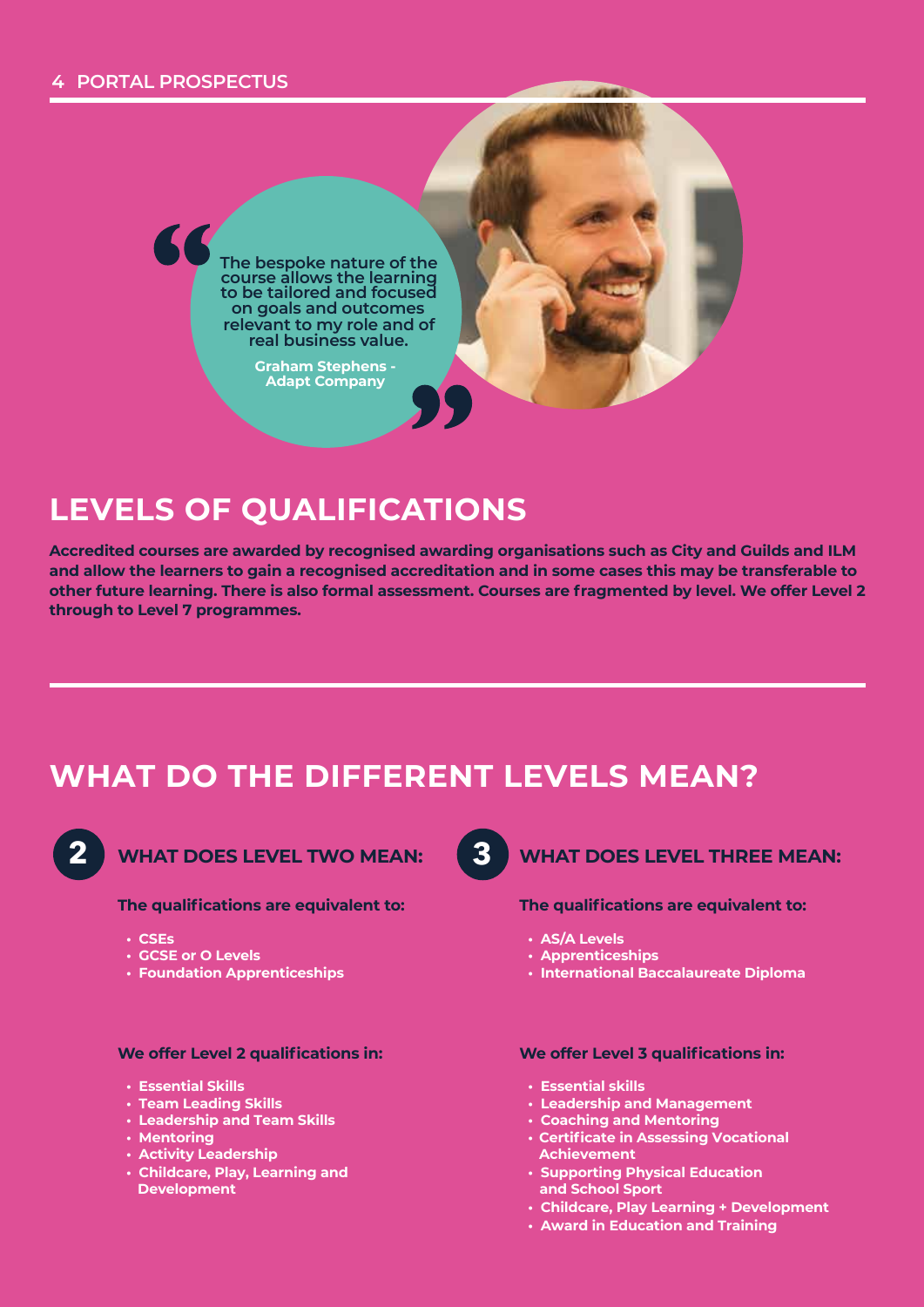

#### **WHAT DOES LEVEL FOUR MEAN: WHAT DOES LEVEL FOUR MEAN:**

#### **The qualifications are equivalent to: The qualifications are equivalent to:**

- **Certificate of Higher Education (CertHE) Certificate of Higher Education (CertHE)**
- **Higher Apprenticeship Higher Apprenticeship**
- **Higher National Certificate (HNC) Higher National Certificate (HNC)**

#### **Example 3 We offer Level 4 qualifications in:**

- Leadership and Management Leadership and Management
- **Internal Quality Assurance Assessment**
- **Processes and Practices** • Childcare Management

# **5**

#### **WHAT DOES LEVEL FIVE MEAN: WHAT DOES LEVEL FIVE MEAN:**

**The qualifications are equivalent to: The qualifications are equivalent to:**

- **Diploma of Higher Education (DipHE) Diploma of Higher Education (DipHE)**
- **Foundation Degree Foundation Degree**
- **Higher National Diploma (HND) Higher National Diploma (HND)**

**Example 3 We offer Level 5 qualifications in:** 

- Leadership and Management Leadership and Management
- Coaching and Mentoring Coaching and Mentoring
	- Childcare Management



**7**

**The qualifications are equivalent to or provide The qualifications are equivalent to or provide credits towards: credits towards:**

- **Master's Degree Master's Degree**
- **Postgraduate Certificate Postgraduate Certificate**
- **Postgraduate Diploma Postgraduate Diploma**

**Example: 2 No. 2 No. 2 Yeleoffer Level 7 qualifications in:** • Leadership and Management • Leadership and Management



**Can't find what you are looking for? Can't find what you are looking for? Get in touch so we can discuss exactly how we can help you. Get in touch so we can discuss exactly how we can help you.**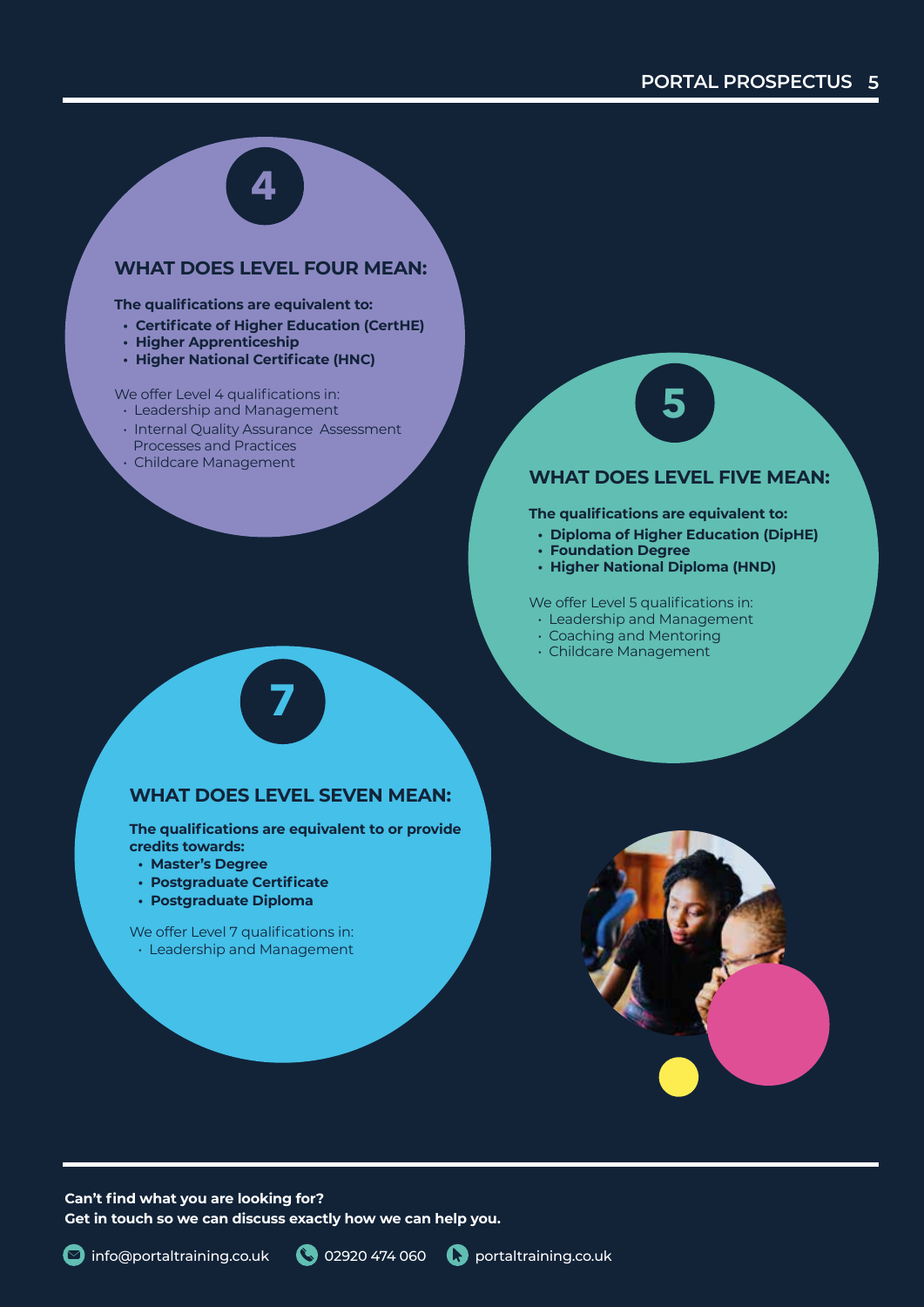**3**

# **ACCREDITED COURSES ACCREDITED COURSES FUNDED BY WELSH GOVERNMENT FUNDED BY WELSH GOVERNMENT**

**Designed for aspiring team leaders, middle and senior managers and leaders, our Designed for aspiring team leaders, middle and senior managers and leaders, our Welsh Government funded qualifications develop leadership and management Welsh Government funded qualifications develop leadership and management skills through an integrated combination of professional practice learning and skillsthrough an integrated combination of professional practice learning and assignments. This blended approach maximises learning potential and adds value to assignments. This blended approach maximises learning potential and adds value to**  the organisation whilst maintaining a flexible and dynamic structure for the learners. The struck o

# **LEADERSHIP AND MANAGEMENT LEADERSHIP AND MANAGEMENT**

### **APPRENTICESHIP LEVEL THREE DIPLOMA IN MANAGEMENT APPRENTICESHIP LEVEL THREE DIPLOMA IN MANAGEMENT 3**

These units are ideal for practicing team leaders, helping them become more effective and confident These units are ideal for practicing team leaders, helping them become more effective and confident in their role. They also support new or aspiring team leaders, helping them make the transition from in their role. They also support new or aspiring team leaders, helping them make the transition from working in a team to leading a team. You can gain unit accreditation, which means you can complete one working in a team to leading a team. You can gain unit accreditation, which means you can complete one unit and obtain a certificate accredited by ILM or you can complete a number of units in order to achieve unit and obtain acertificate accredited by ILM or you can complete a number of units in order to achieve an Award or Certificate in Leadership and Team Skills. an Award or Certificate in Leadership and Team Skills.

| <b>QUALIFICATION UNITS - EXAMPLE</b>                   |                                                                                                                               |                                                    |  |
|--------------------------------------------------------|-------------------------------------------------------------------------------------------------------------------------------|----------------------------------------------------|--|
| <b>Mandatory Units</b>                                 | <b>Optional Units</b>                                                                                                         | <b>Level 2 Essential Skills</b>                    |  |
| All learners will study:                               | <b>Learners will work with their</b><br>assessor to select range of<br>suitable optional modules,<br>suggestions may include: | Method of Assessment:<br>Controlled tasks and test |  |
| Manage Personal and<br><b>Professional Development</b> | Manage Individuals'<br>Performance                                                                                            | <b>Digital Literacy</b>                            |  |
| Manage Team Performance                                | Develop and Implement an<br><b>Operational Plan</b>                                                                           | <b>Application of Number</b>                       |  |
| Principles of Leadership and<br>Management             | Develop Working<br>Relationships with<br>Stakeholders                                                                         | Communication                                      |  |
| <b>Principles of People</b><br>Management              | Develop a Presentation                                                                                                        |                                                    |  |
| <b>Principles of Business</b>                          | Deliver a Presentation                                                                                                        |                                                    |  |
|                                                        | Employee Right and<br>Responsibilities                                                                                        |                                                    |  |
|                                                        | <b>Encourage Learning and</b><br>Development                                                                                  |                                                    |  |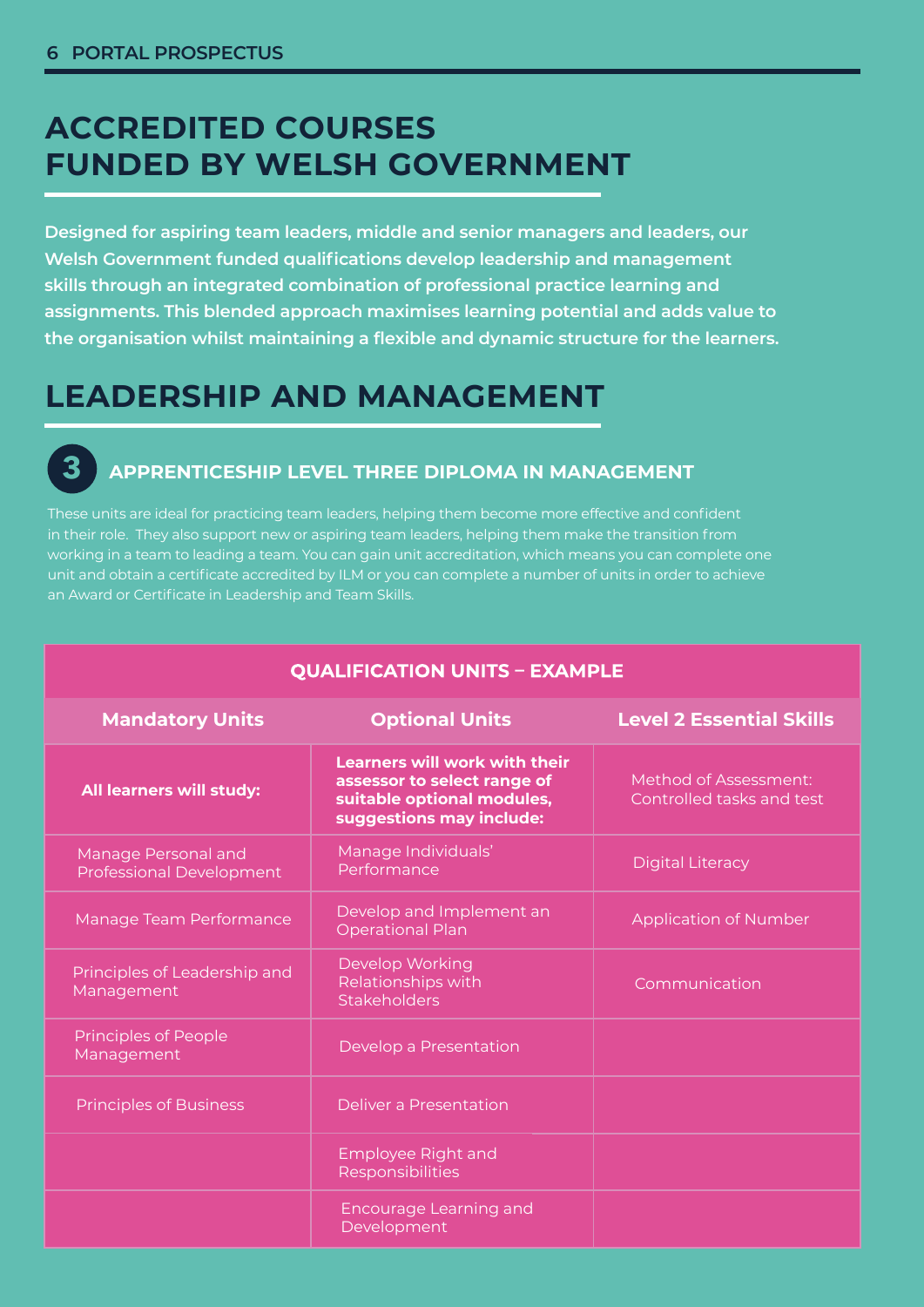# **4**

#### **HIGHER APPRENTICESHIP LEVEL FOUR HIGHER APPRENTICESHIP LEVEL FOUR DIPLOMA IN LEADERSHIP AND MANAGEMENT DIPLOMA IN LEADERSHIP AND MANAGEMENT**

These units are designed for new and aspiring middle managers. These qualifications help individuals These units are designed for new and aspiring middle managers. These qualifications help individuals to really get to grip with their role, gain comprehensive business knowledge, and develop the technical to really get to grip with their role, gain comprehensive business knowledge, and develop the technical skills they need to lead effectively at this level skills they need to lead effectively at this level

| <b>QUALIFICATION UNITS - EXAMPLE</b>                                                                                  |                                                                   |                              |
|-----------------------------------------------------------------------------------------------------------------------|-------------------------------------------------------------------|------------------------------|
| NVQ Component -<br>Vocational                                                                                         | VRQ Component -<br>Theory                                         | Level 2 Essential Skills     |
| <b>Mandatory</b>                                                                                                      | <b>Mandatory</b>                                                  | <b>Mandatory</b>             |
| Develop and Implement an<br><b>Operational Plan</b>                                                                   | <b>Develop Critical Thinking</b>                                  | <b>Digital Literacy</b>      |
| Provide Leadership and<br>Management                                                                                  | Managing and Implementing<br>Change in the Workplace              | <b>Application of Number</b> |
| Develop Working<br>Relationships with<br>Stakeholders                                                                 | Managing Improvement                                              | Communication                |
| Manage Personal and<br>Professional Development                                                                       | Understanding the<br>Management Role to Improve<br>Performance    |                              |
| The following are examples<br>within the suite of optional<br>units which can be<br>changed in line with your<br>role | Understanding and<br>Developing Relationships in<br>the Workplace |                              |
| Encourage Learning and<br>Development                                                                                 | Managing Stress and Conflict                                      |                              |
| Initiate and Implement<br><b>Operational Change</b>                                                                   | <b>Managing Personal</b><br>Development                           |                              |
| Manage a Project                                                                                                      |                                                                   |                              |
| Manage Business Risk                                                                                                  |                                                                   |                              |
| <b>Encourage Innovation</b>                                                                                           |                                                                   |                              |
| Develop and Manage<br><b>Collaborative Relationships</b><br>with Other Organisations                                  |                                                                   |                              |
| Manage Conflict in a Team                                                                                             |                                                                   |                              |
| Contribute to the<br>Development of a Strategic<br>Plan                                                               |                                                                   |                              |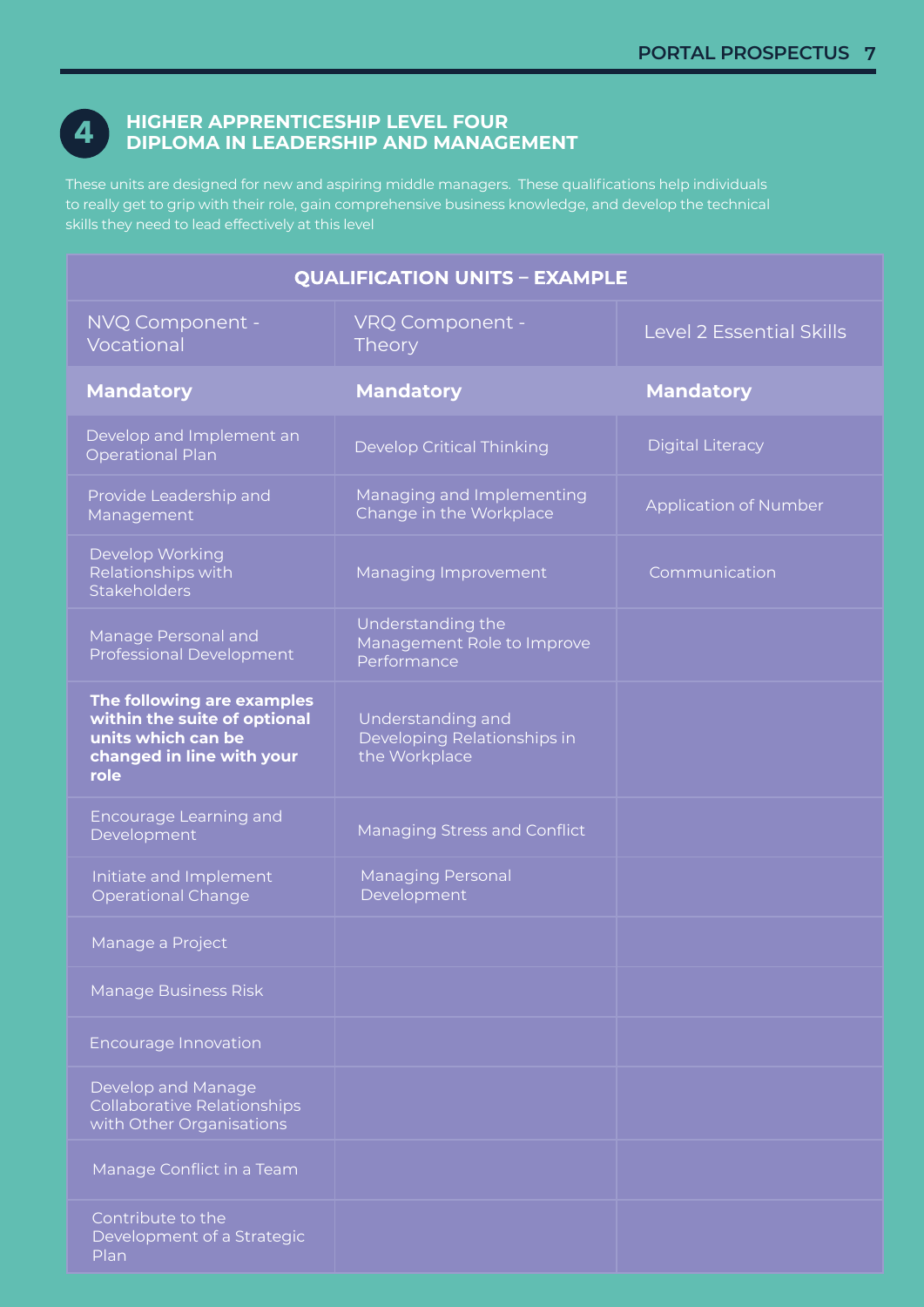

#### **HIGHER APPRENTICESHIP LEVEL FIVE HIGHER APPRENTICESHIP LEVEL FIVE DIPLOMA IN LEADERSHIP AND MANAGEMENT DIPLOMA IN LEADERSHIP AND MANAGEMENT 5**

These units are designed for practising middle managers, helping them to develop their skills and These units are designed for practising middle managers, helping them to develop their skills and experience, improve performance and prepare for senior management responsibilities. They will experience, improve performance and prepare for senior management responsibilities. They will encourage strategic thinking to foster business improvement. encourage strategic thinking to foster business improvement.

#### **QUALIFICATION UNITS - EXAMPLE**

| NVQ/Component -<br>Vocational                                                                                      | VRQ/Knowledge<br>Component                                     | <b>Level 2 Essential Skills</b> |
|--------------------------------------------------------------------------------------------------------------------|----------------------------------------------------------------|---------------------------------|
| <b>Mandatory</b>                                                                                                   | <b>Mandatory</b>                                               | <b>Mandatory</b>                |
| Manage Strategic Change                                                                                            | <b>Develop Critical Thinking</b>                               | <b>Digital Literacy</b>         |
| <b>Design Business Processes</b>                                                                                   | Leading Innovation and<br>Change                               | <b>Application of Number</b>    |
| Contribute to the<br>Development of a Strategic<br>Plan                                                            | Managing Improvement                                           | Communication                   |
| Provide Leadership and<br>Management                                                                               | Understanding the<br>Management Role to Improve<br>Performance |                                 |
| The following are examples<br>within the suite of optional<br>units which can be changed<br>in line with your role | <b>Making a Financial Case</b>                                 |                                 |
| <b>Establish Business Risk</b><br><b>Management Processes</b>                                                      | Managing Stress and Conflict                                   |                                 |
| <b>Develop Working</b><br>Relationships with<br>Stakeholders                                                       | Managing own Continuous<br><b>Professional Development</b>     |                                 |
| Manage a Project                                                                                                   |                                                                |                                 |
| <b>Manage Business Risk</b>                                                                                        |                                                                |                                 |
| Lead the Development of a<br><b>Quality Strategy</b>                                                               |                                                                |                                 |
| Lead the development of a<br>Continuous Improvement<br>Strategy                                                    |                                                                |                                 |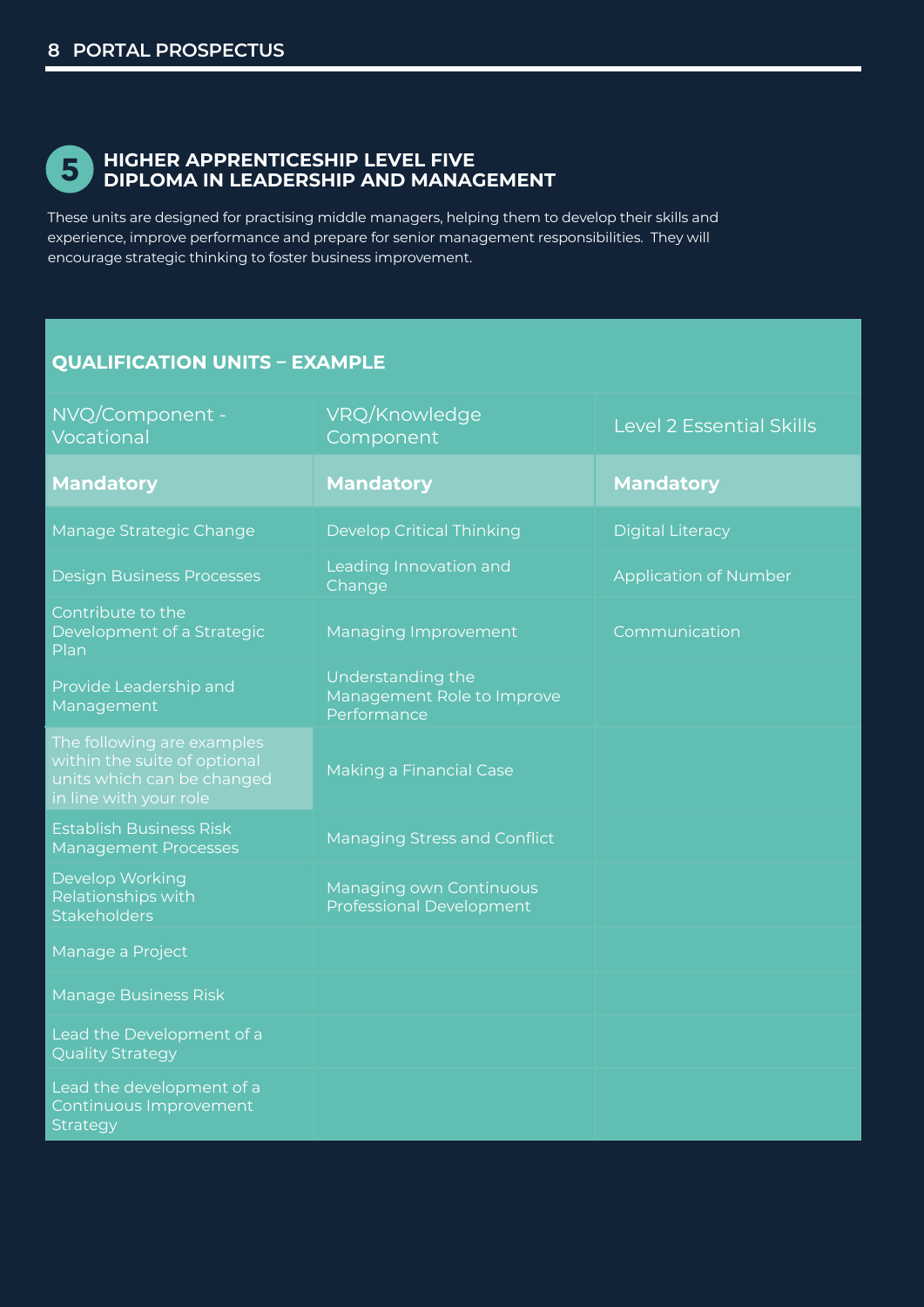*Portal's ILM courses have developed middle leaders Portal's ILM courses have developed middle leaders in particular to be far more independent and in particular to be far more independent and proactive in their development. The impact of skills proactive in their development. The impact of skills developed through the programme can be seen developed through the programme can be seen through a focussed department team, with an through a focussed department team, with an effective leader who delegates appropriately and effective leader who delegates appropriately and creates a team ethos. creates a team ethos.*

### *Mr S. Clarke, Headteacher Ysgol Cwm Brombil. Mr S. Clarke, Headteacher Ysgol Cwm Brombil.*

*Since embarking on the Leadership and Since embarking on the Leadership and Management course with Portal, I have received a Management course with Portal, I have received a great insight to the many resources and theories of great insight to the many resources and theories of leadership and management whilst developing a leadership and management whilst developing a real appreciation of how to apply some of them in real appreciation of how to apply some of them in the professional environment. the professional environment.*

*Rich Buchanan, Swansea City FC. Rich Buchanan, Swansea City FC.*

### **98% 99% 98% 98% 99% 98%**

More confident in **directing and leading directing and leading in their area in their area of responsibility of responsibility**

**More confident in More confident in managing and leading managing and leading change change**

**More confident in More confident in how to use resources how to use resources to achieve results to achieve results**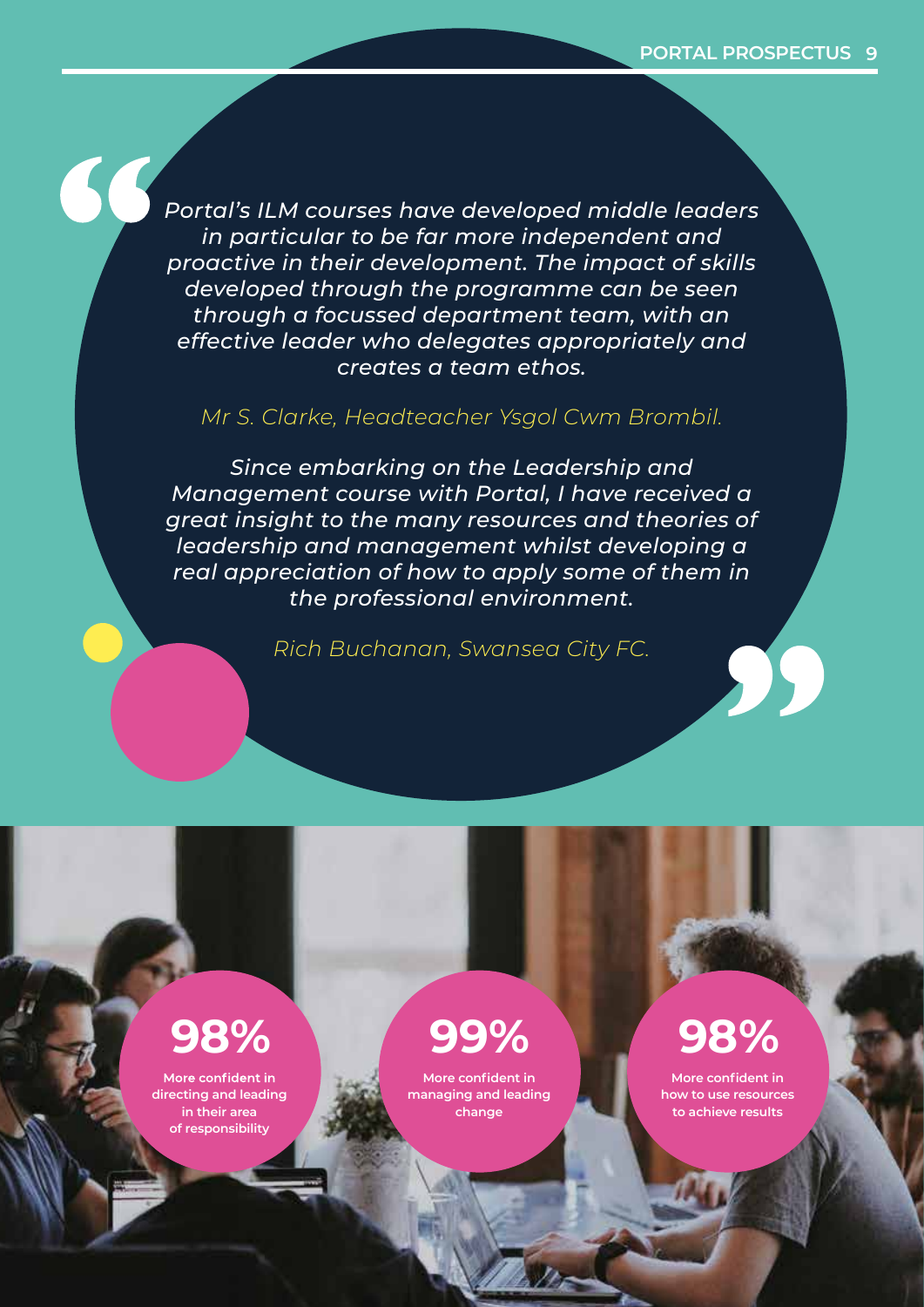# **CHILDREN'S CARE, PLAY, LEARNING AND DEVELOPMENT COURSES FUNDED BY WELSH GOVERNMENT**

**The CCPLD Apprenticeship aims to develop occupational competence, knowledge and skills for people who work with young children (and their families) in settings or services (primarily those in early years) that focus on children's care, play, learning and development and contributes towards high quality childcare.**



#### **LEVEL TWO FOUNDATION APPRENTICESHIP IN CHILDREN'S CARE, PLAY, LEARNING AND DEVELOPMENT**

The Children's Care, Play Learning and Development Apprenticeship Framework is for people who work with children in settings or services where the main purpose is to provide care, learning and development through play.

| <b>Core - Underpinning Knowledge</b>                                                                                                                                                              |                             |  |  |
|---------------------------------------------------------------------------------------------------------------------------------------------------------------------------------------------------|-----------------------------|--|--|
| Level 2 Children's Care, Play, Learning and Development:<br>The Core qualification provides the underpinning knowledge for the Practice qualification.                                            |                             |  |  |
| <b>Unit Title</b>                                                                                                                                                                                 |                             |  |  |
| Principle and values of children's care, play, learning and development (0-19 years of age)                                                                                                       |                             |  |  |
| Health, well-being, learning and development                                                                                                                                                      |                             |  |  |
| Professional practice as an early years childcare worker                                                                                                                                          |                             |  |  |
| Safequarding children                                                                                                                                                                             |                             |  |  |
| Health and safety in children's care, play, learning and development                                                                                                                              |                             |  |  |
| <b>Practice - Competence</b>                                                                                                                                                                      |                             |  |  |
| Level 2 Children's Care, Play, Learning and Development:                                                                                                                                          |                             |  |  |
| <b>Mandatory units</b>                                                                                                                                                                            |                             |  |  |
| Supporting core practice in children's care, play, learning and development                                                                                                                       |                             |  |  |
| Supporting play, learning, growth and development                                                                                                                                                 |                             |  |  |
| Supporting nutrition and hydration in early years                                                                                                                                                 |                             |  |  |
| Responding to signs of potential illness and infestation/infection                                                                                                                                |                             |  |  |
| Optional Units – There are further optional units available that may be more relevant to your role and your organisation<br>which your assessor will discuss with you during your initial meeting |                             |  |  |
| Supporting the care of 0-2 year olds                                                                                                                                                              |                             |  |  |
| Supporting the care of 2-3 year olds                                                                                                                                                              |                             |  |  |
| Working with 3-7 year olds                                                                                                                                                                        |                             |  |  |
| Supporting the acquisition of a new language through immersion                                                                                                                                    |                             |  |  |
| Positive approaches to behaviour support in early years                                                                                                                                           |                             |  |  |
| <b>Essential Skills</b>                                                                                                                                                                           | <b>Method of Assessment</b> |  |  |
| Communication - Level 1                                                                                                                                                                           | Controlled task and test    |  |  |
| Application of Number - Level 1                                                                                                                                                                   | Controlled task and test    |  |  |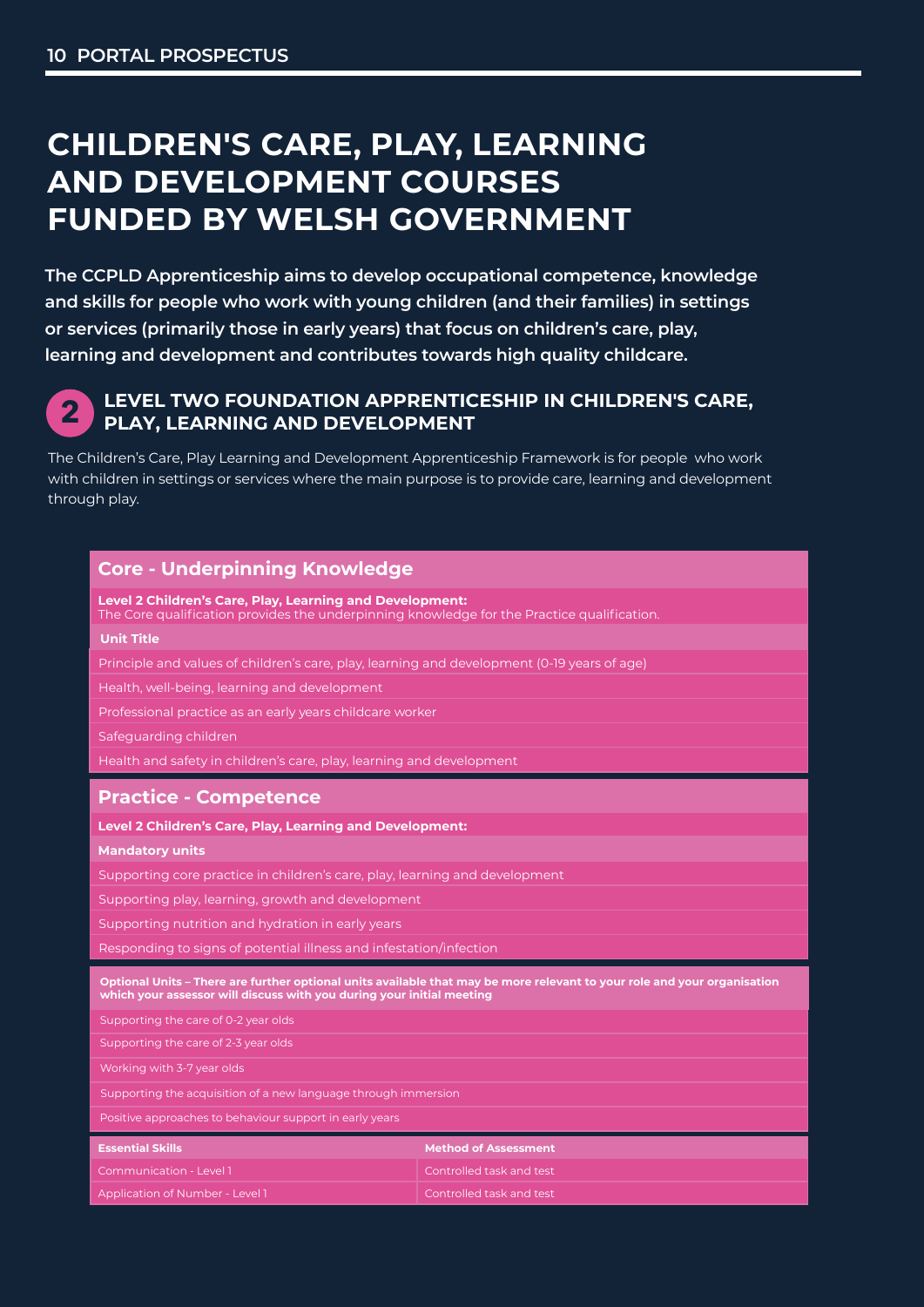

#### **LEVEL THREE APPRENTICESHIP IN CHILDREN'S CARE, PLAY, LEARNING CHILDREN'S CARE, PLAY, LEARNING AND DEVELOPMENT**

——<br>The Level 3 Apprenticeship aims to develop occupational competence, knowledge and skills for people who work with young children (and their families) in settings or services (primarily those in early years) who work with young children (and their families) in settings or services (primarily those in early ye:<br>that focus on children's care, play, learning and development and contributes towards high quality childcare.

#### **Core - Underpinning Knowledge or services (primarily those in early years) that focus on children's care, play, and skills for people who work with young children (and their families) in settings**

**Level 2 Children's Care, Play, Learning and Development:** 

**Level 2 Children's Care, Play, Learning and Development:**<br>The Core qualification provides the underpinning knowledge for the Practice qualification.

#### **Unit Title**

Principle and values of children's care, play, learning and development (0-19 years of age)

Health, well-being, learning and development

Professional practice as an early years childcare worker and Development Apprenticeship Framework is for people

Safeguarding children with children in settings or settings or services where the main purpose is to provide care, learning and development

Health and safety in children's care, play, learning and development

#### **Practice - Competence**

Level 3 Children's Care, Play, Learning and Development:

**Mandatory units** 

Promoting core practice in children's care, play, learning and development **computation in the Practice for the** 

**Promoting play, learning, growth and development** 

on Promoting nutrition and hydration in early years and Children's Care, Play, Learning and Development (1991)<br>Promoting nutrition and hydration in early years of age (1991), Learning (0-19 years of age) and Development (

Responding to childhood illness, infestation/infection, disease and immunisation

003 Professional Practice as an Early Years Childcare Worker

**Optional Units – There are further optional units available that may be more relevant to your role and your**  optional offics – filete are further optional units available that may be more releva<br>organisation which your assessor will discuss with you during your initial meeting

Promoting the care of 2-3 year olds

Promoting work with 3-7 year olds

Promoting the acquisition of a new language through immersion **Learning** 

Promoting and supporting speech, language and communication skills **Mandatory units**

Positive approaches to behaviour support in early years and development and development of the core practice i

| Controlled task and test<br>Controlled task and test | <b>Essential Skills</b>         | <b>Method of Assessment</b> |
|------------------------------------------------------|---------------------------------|-----------------------------|
|                                                      | Communication - Level 2         |                             |
|                                                      | Application of Number - Level 2 |                             |

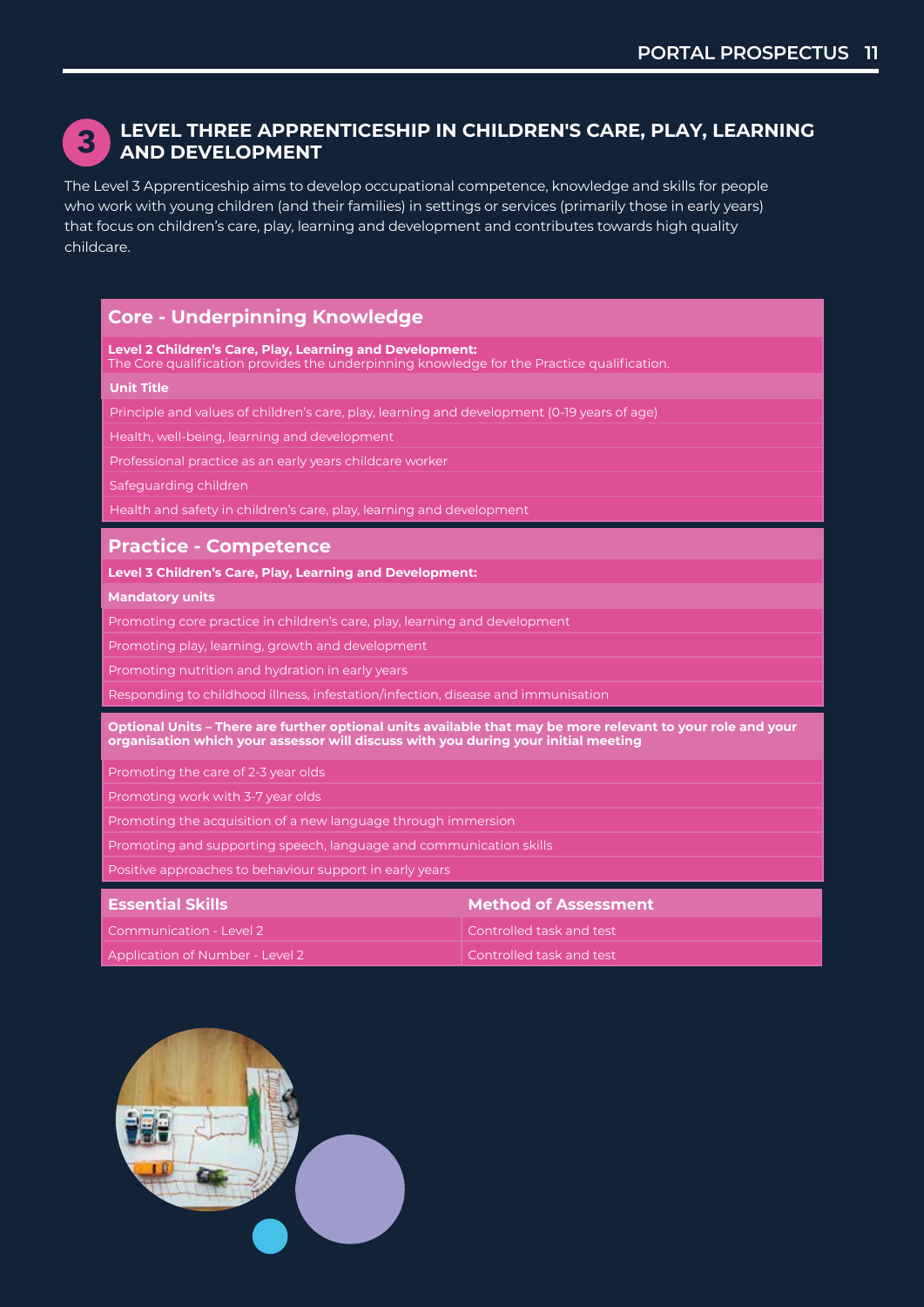

#### **LEVEL FOUR HIGHER APPRENTICESHIP IN PROFESSIONAL PRACTICE AND PREPARING FOR LEADERSHIP AND MANAGEMENT IN CHILDREN'S CARE, CHILDREN'S CARE, PLAY, LEARNING PLAY, LEARNING AND DEVELOPMENT**

The Level 4 Higher Apprenticeship aims to develop the knowledge and skills required for professional practice **AND DEVELOPMENT COURSES** within childcare or health settings and to develop key knowledge and understanding in the principles which<br>underpin leadership and management in the Childcare sector underpin leadership and management in the Childcare sector.

#### **Inits for Level 4 Professional Practice in Childeren's Care, Play Learning and State With State With and Development or services (primarily those in early years) that focus on children's care, play,**

**Unit Title learning and development and contributes towards high quality childcare.**

Leading child centred practice

Study skills

วเนαy รหแเร<br>**To achieve this qualification learners must take one of the following pathways** 

Working with families and carers to develop parenting skills or  $\frac{1}{2}$ 

Working with children with speech, language and communication needs (SLCN) or setting where the main purpose is to provide care the main purpose is to provide care the main purpose is to provide care the main purpose is to

Recognising and supporting childeren with additional learning needs (ALN)

002 Health, Well-Being, Learning and Development

#### **Units for Preparing for Leadership and Management in Childeren's Care Play Learning and Development**

**Unit Title**

Leading child-centred practice and core qualification provides the underpinning knowledge for the Practice qua<br>The underpinning knowledge for the Practice qualification. The Practice qualification of the Practice qualific

Theoretical frameworks for leadership and management **Unit Unit Title**

Understand how to lead and manage effective team performance 001 Principle and Values of Children's Care, Play, Learning and Development (0-19 years of age)

| <b>Essential Skills</b>         | <b>Method of Assessment</b> |
|---------------------------------|-----------------------------|
| Communication - Level 2         | Controlled task and test    |
| Application of Number - Level 2 | Controlled task and test    |

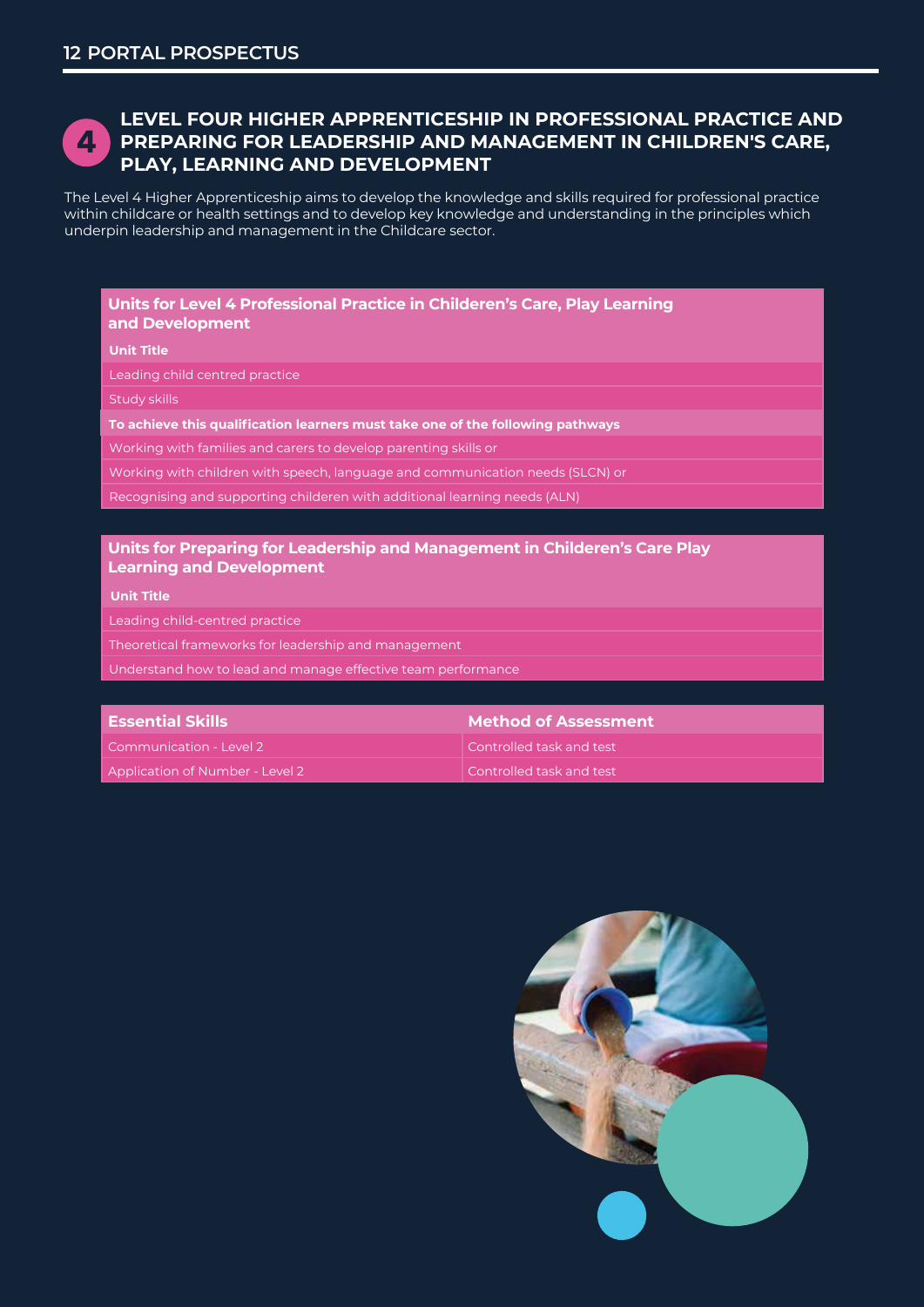

#### **LEVEL FIVE HIGHER APPRENTICESHIP IN LEADERSHIP AND MANAGEMENT OF CHILDREN'S CARE, PLAY, LEARNING AND DEVELOPMENT AND MANAGEMENT**

The Level 5 Apprenticeship aims to develop the knowledge, skills and competence required for leadership and management of childcare settings and to improve the quality of childcare in Wales.

Applicants must already have a qualification at L3 and L4 Preparing for Leadership and management in CCPLD.

#### **Mandatory Units**

#### **Unit Title**

Lead and manage child centred practice

Lead and manage effective team performance

Lead and manage the quality of workplace/setting

Professional practice

Lead and manage practice that promotes the safeguarding of children

Lead and manage health, safety and security in the workplace/setting

**Optional Units** There are further optional units available that may be more relevant to your role and your organisation which your assessor will discuss with you during your initial meeting

#### **Unit Title**

Lead and manage health, well-being and creative learning within childcare provision

Lead and manage speech, language and communication skills

| <b>Essential Skills</b>         | Method of Assessment .   |
|---------------------------------|--------------------------|
| Communication - Level 2         | Controlled task and test |
| Application of Number - Level 2 | Controlled task and test |

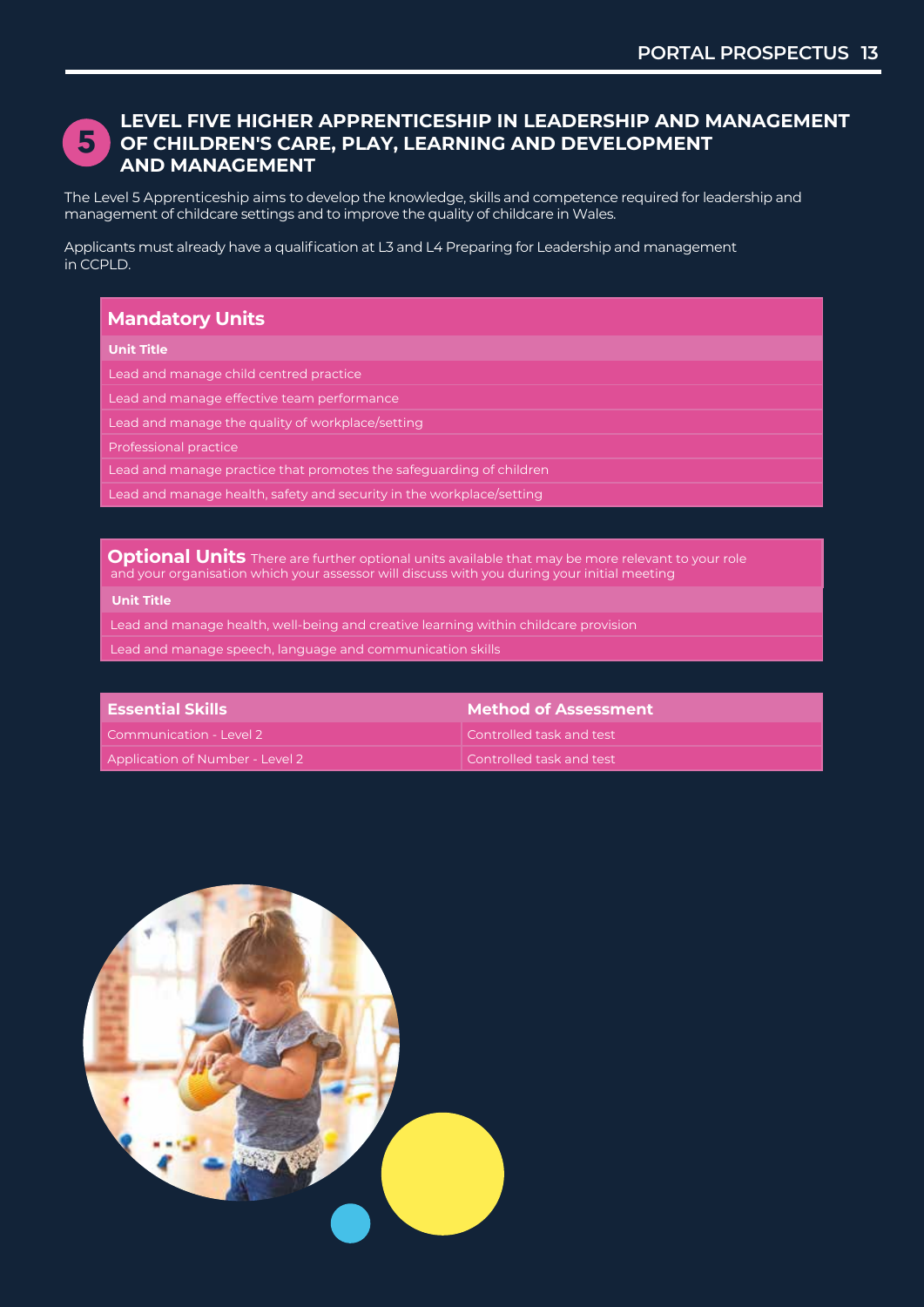# **SPORTS COURSES FUNDED BY WELSH SPORTS COURSES FUNDED BY WELSH GOVERNMENT GOVERNMENT**



### **LEVEL 2 FOUNDATION APPRENTICESHIP IN ACTIVITY LEADERSHIP (COACHING) LEVEL 2 FOUNDATION APPRENTICESHIP IN ACTIVITY LEADERSHIP (COACHING) 2**

The qualification is designed for learners working in a relevant activity leadership role who wish to become The qualification is designed for learners working in a relevant activity leadership role who wish to become involved in coaching, and have responsibility for the planning, delivery and evaluation of linked involved in coaching, and have responsibility for the planning, delivery and evaluation of linked and progressive coaching sessions. and progressive coaching sessions.

| Units covered within each component                                                                                       |
|---------------------------------------------------------------------------------------------------------------------------|
| <b>Level 2 NVQ Certificate in Activity Leadership</b><br>Comprises of 6 mandatory units and a choice of 2 optional units. |
| <b>Mandatory Units:</b>                                                                                                   |
| Support the work of your team and organisation                                                                            |
| Support equality and diversity in active leisure and recreation                                                           |
| Lead activity sessions                                                                                                    |
| Prepare for activity sessions                                                                                             |
| Conclude and review activity sessions                                                                                     |
| Promote health, safety and welfare in active leisure and recreation                                                       |
| <b>Example optional Units:</b>                                                                                            |
| Administer finance and administration                                                                                     |
| Contribute to joint working with other organisations                                                                      |
| Support the development of the sport or activity                                                                          |
| <b>Level 2 Certificate in Coaching</b><br>Comprises of 5 units.                                                           |
| The role of the coach                                                                                                     |
| Plan a series of coaching sessions                                                                                        |
| Deliver a series of coaching sessions                                                                                     |
| Review a series of coaching sessions                                                                                      |
| Technical coaching requirements for sport and physical activity                                                           |
| <b>Level 2 Award in Employment Awareness in Active Leisure and Learning</b><br>Comprises of 3 mandatory units.            |
| Understanding employment rights and responsibilities                                                                      |
| Understanding the active leisure and learning sector                                                                      |

Understanding the employing organisation

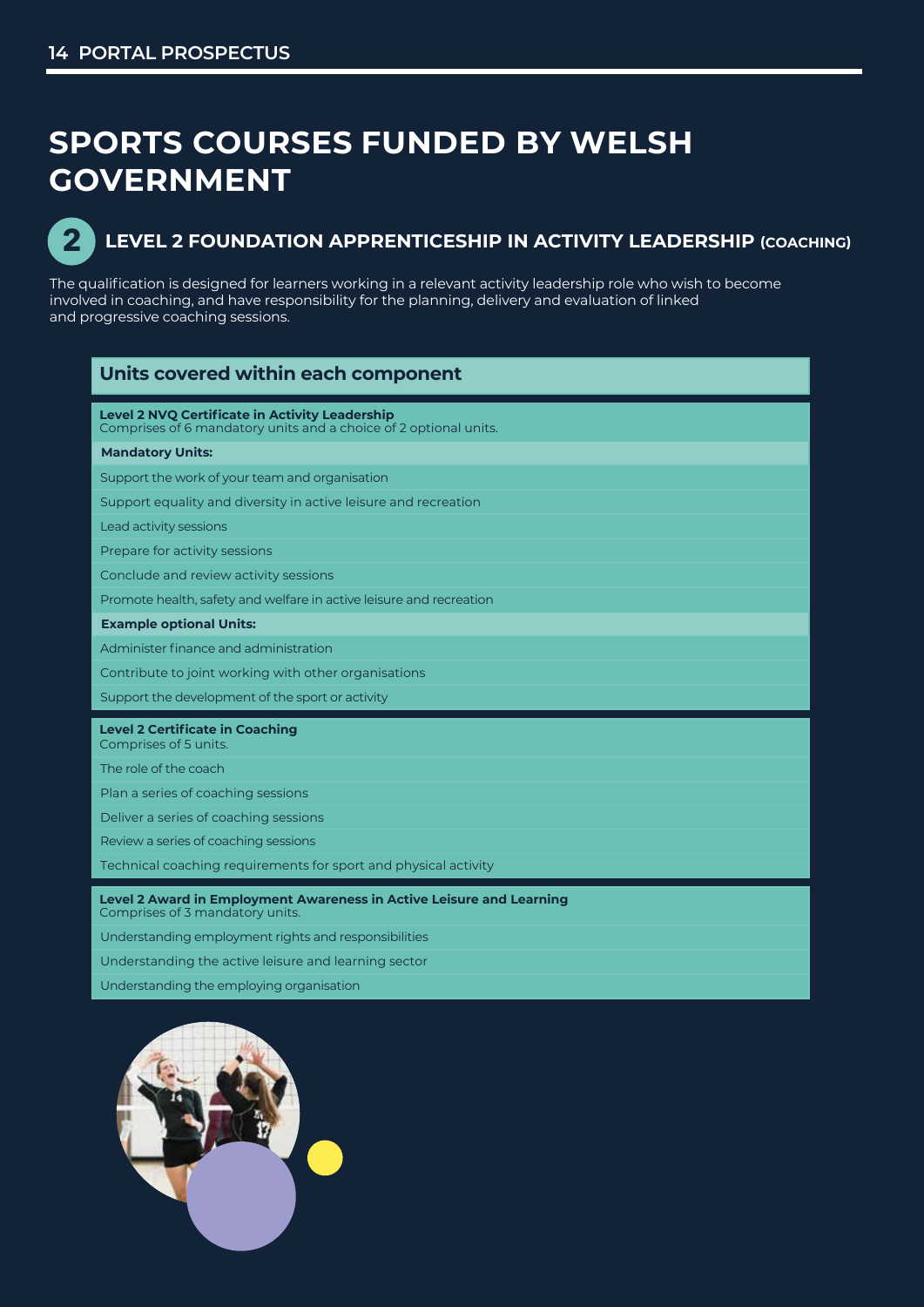

#### **LEVEL 2 FOUNDATION APPRENTICESHIP IN ACTIVITY LEADERSHIP (SCHOOL)**

The qualification is designed for learners who support the delivery of physical education and sport activities in a school sport environment, under the supervision of a more qualified individual, such as a Level 3 Physical a school sport environment, under the supervision of a more qualified individual, such as a Level 3 Physical Education and School Sport leader or a qualified teacher. Education and School Sport leader or a qualified teacher.

| Units covered within each component                                                                                  |  |
|----------------------------------------------------------------------------------------------------------------------|--|
| Level 2 Certificate in Supporting Learning in Physical Education and School Sport<br>Comprises of 9 mandatory units. |  |
| <b>Mandatory Units:</b>                                                                                              |  |
| Understanding key legislation related to physical education and school sport                                         |  |
| Principles of teaching physical education and coaching school sport                                                  |  |
| Principles of safe practice in physical education and school sport                                                   |  |
| Promoting lifelong health and well-being                                                                             |  |
| Principles of inclusion in physical education and school sport                                                       |  |
| Administer finance and administration                                                                                |  |
| Prepare for physical education and school sport activities                                                           |  |
| Lead physical education and school sport activities                                                                  |  |
| Conclude and review physical education and school sport activities                                                   |  |
|                                                                                                                      |  |
| Level 2 NVQ Certificate in Activity Leadership<br>Comprises of 6 mandatory units and a choice of 2 optional units.   |  |
| <b>Mandatory Units:</b>                                                                                              |  |
| Support the work of your team and organisation                                                                       |  |
| Support equality and diversity in active leisure and recreation                                                      |  |
| Lead activity sessions                                                                                               |  |
| Prepare for activity sessions                                                                                        |  |
| Conclude and review activity sessions                                                                                |  |
| Promote health, safety and welfare in active leisure and recreation                                                  |  |
| <b>Example Optional Units:</b>                                                                                       |  |
| Administer finance and administration                                                                                |  |
| Contribute to joint working with other organisations                                                                 |  |
| Support the development of the sport or activity                                                                     |  |
| Set up, take down and store activity equipment                                                                       |  |
| Check and service activity equipment                                                                                 |  |
| Contribute to environmental conservation in active leisure and recreation                                            |  |
| Give customers a positive impression of yourself and your organisation                                               |  |

**Level 2 Award in Employment Awareness in Active Leisure and Learning Level 2 Award in Employment Awareness in Active Leisure and Learning** Comprises of 3 mandatory units. Comprises of 3 mandatory units.

Understanding Employment Rights and Responsibilities Understanding Employment Rights and Responsibilities

Understanding the Active Leisure and Learning Sector Understanding the Active Leisure and Learning Sector

Understanding the Employing Organisation Understanding the Employing Organisation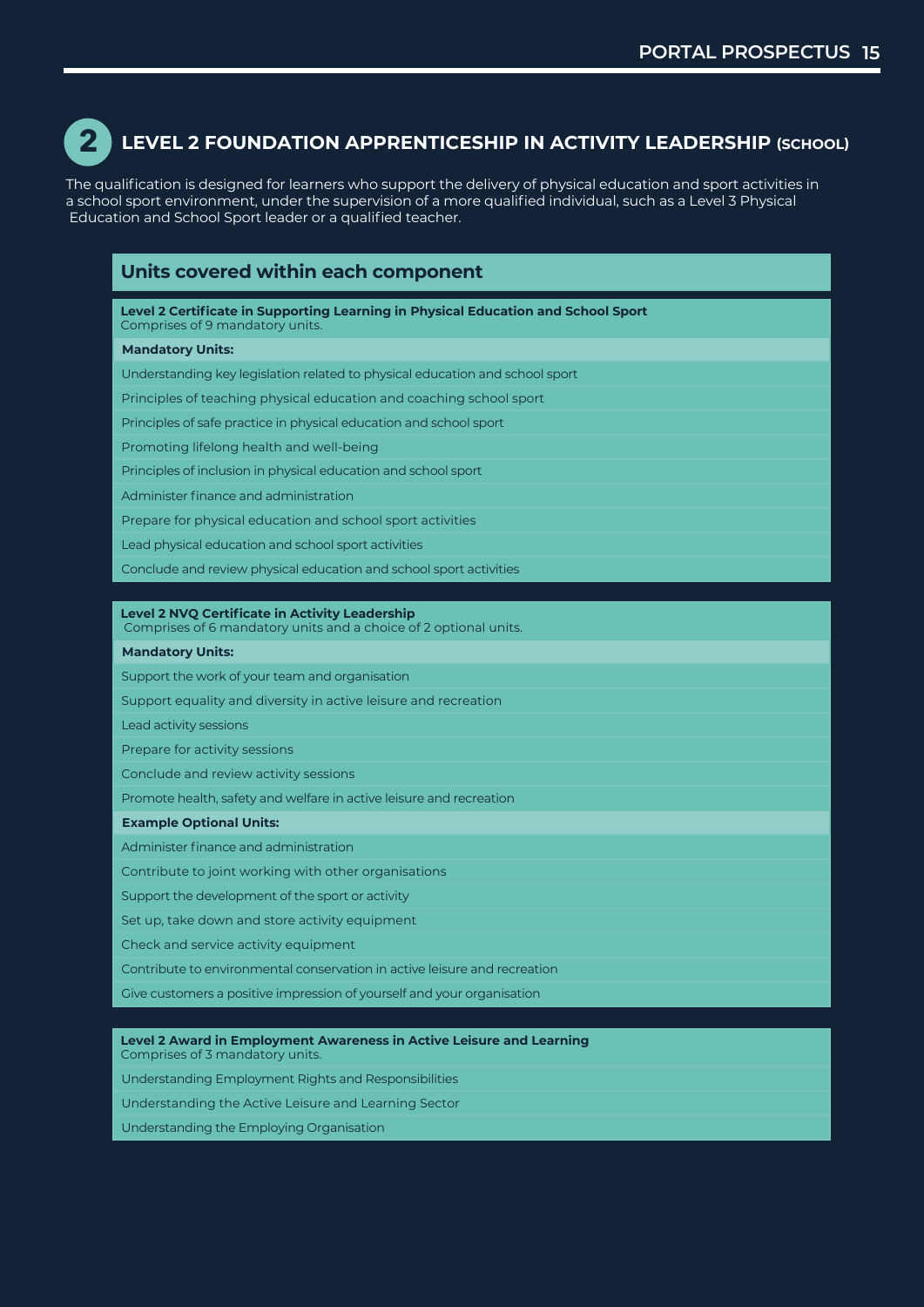#### **LEVEL 3 APPRENTICESHIP IN SUPPORTING THE DELIVERY OF PHYSICAL EDUCATION AND SCHOOL SPORT 3**

The qualification is designed for learners who have the opportunity to demonstrate competence in supporting the delivery of physical educationand sport activities in a school sport environment. These would include:

• Sports coaches in a school environment

- Higher level teaching assistants
- Teaching assistants
- Sports development officers
- Sports leader operating in a school environment

#### **Units covered within each component**

**Level 3 NVQ Diploma in Supporting Learning in Physical Education and School Sport** Comprises of 12 mandatory units.

Communication and professional relationships with children, young people and adults

Understand how to safeguard the wellbeing of children and young people

Plan physical education and school sports programs

Schools as organisations

Support assessment for learning

Deliver physical education and school sport programmes

Review the delivery of a physical education and school sport programme

Organise and lead a sports event or competition

Preparing for the mentoring role

Support gifted and talented learners

Facilitate community-based sport and physical activity

**Level 3 Award in Employment Awareness in Active Leisure and Learning**

Comprises of 3 mandatory units.

Understanding Employment Rights and Responsibilities

Understanding the Active Leisure and Learning Sector

Understanding the Employing Organisation

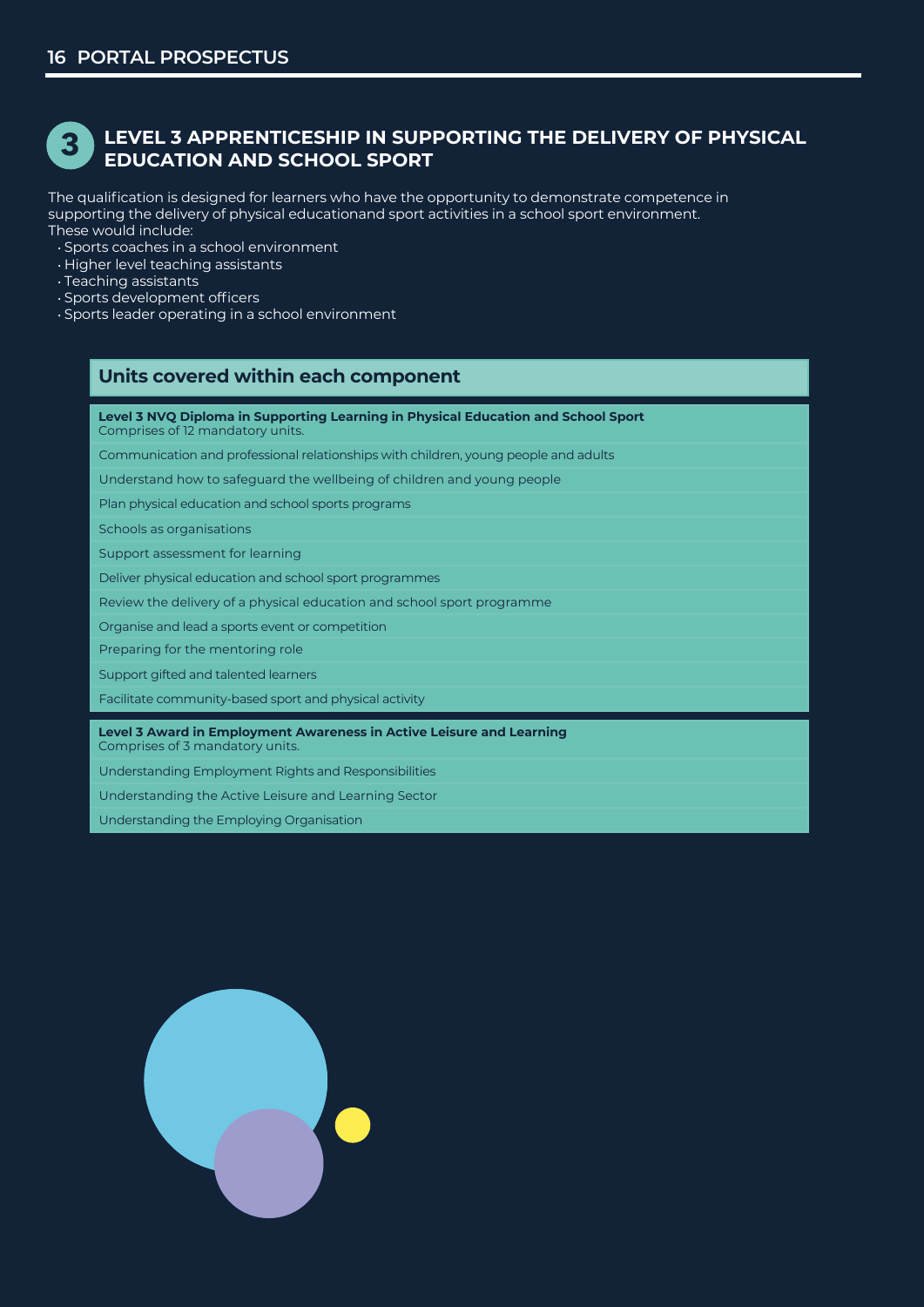# **NON FUNDED ACCREDITED COURSES NON FUNDED ACCREDITED COURSES**

Accredited courses are awarded by recognised awarding organisations such as **comparent and t** City and Guilds and ILM and allow the learners to gain a recognised accreditation and in some cases this may be transferable to other future learning. There is also formal assessment. Courses are arranged by level. We offer Level 2 through to **compart of the constant Level 7 programmes. Level 7 programmes.** 

# **LEADERSHIP AND MANAGEMENT LEADERSHIP AND MANAGEMENT**

#### **LEVEL TWO LEADERSHIP AND TEAM SKILLS LEVEL TWO LEADERSHIP AND TEAM SKILLS 2 2**

These units are ideal for practicing team leaders, helping them become more effective and confident These units are ideal for practicing team leaders, helping them become more effective and confident in their role. They also support new or aspiring team leaders, helping them make the transition from in their role. They also support new or aspiring team leaders, helping them make the transition from working in a team to leading a team. You can gain unit accreditation, which means you can complete one working in a team to leading a team. You can gain unit accreditation, which means you can complete one unit and obtain a certificate accredited by ILM or you can complete a number of units in order to achieve unit and obtain a certificate accredited by ILM or you can complete a number of units in order to achieve an Award or Certificate in Leadership and Team Skills. an Award or Certificate in Leadership and Team Skills.

#### **LEADERSHIP AND TEAM SKILLS LEADERSHIP AND TEAM SKILLS**

ILM Level 2 Award in Leadership and Team Skills ILM Level 2 Award in Leadership and Team Skills

ILM Level 2 Certificate in Leadership and Team Skills ILM Level 2 Certificate in Leadership and Team Skills

The units in these qualifications cover a wide range of skills, knowledge and understanding. These include units that focus on:

- 
- Working with people Working with people
- Providing direction and leadership Providing direction and leadership
- 

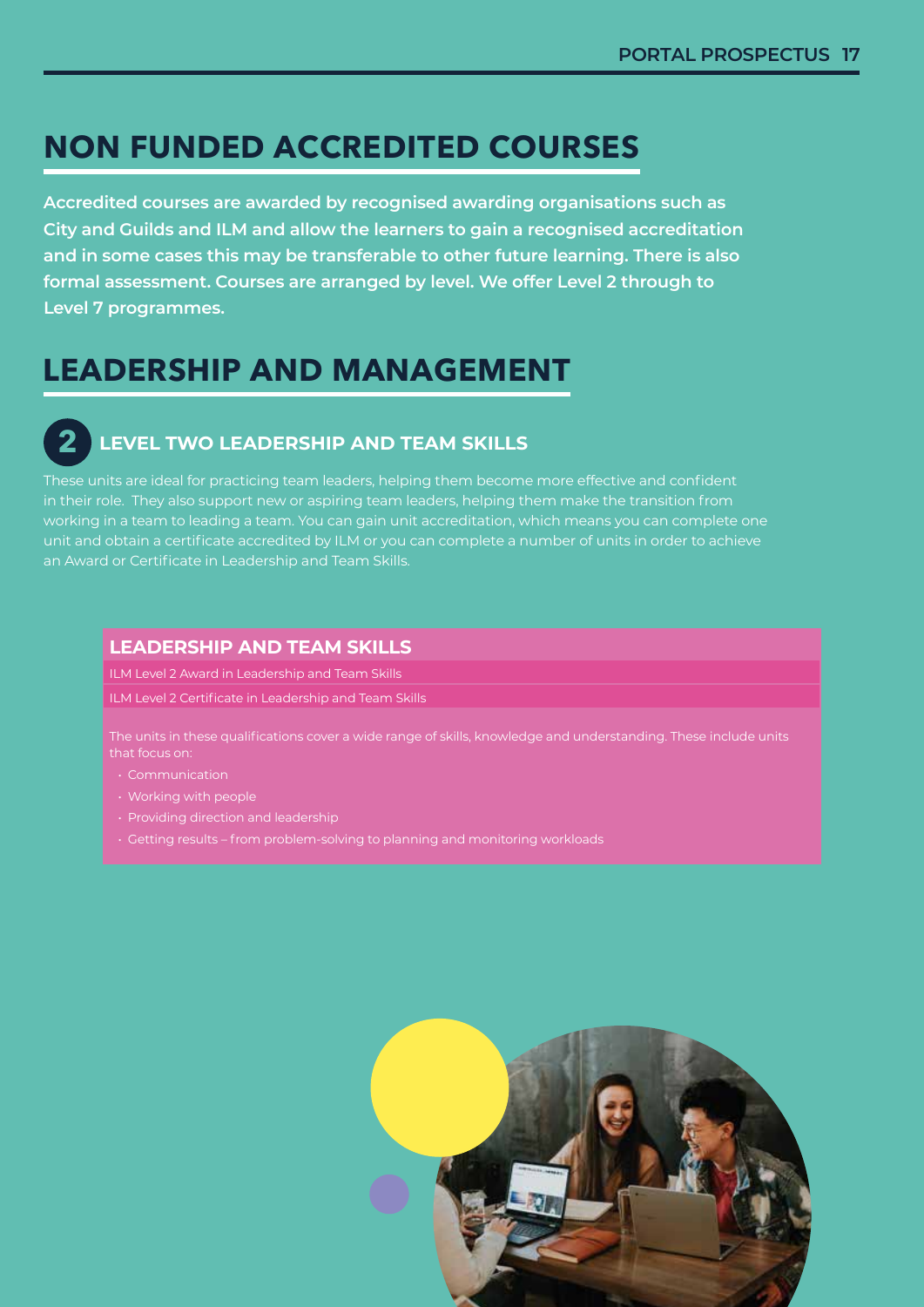**3**

#### **LEVEL THREE LEADERSHIP AND MANAGEMENT LEVEL THREE LEADERSHIP AND MANAGEMENT**

These qualifications are ideal for individuals who have management responsibilities and are serious These qualifications are ideal for individuals who have management responsibilities and are serious about developing their abilities. They particularly support practising team leaders seeking to move up to about developing their abilities. They particularly support practising team leaders seeking to move up to the next level of management, and managers who need to lead people though organisational change, the next level of management, and managers who need to lead people though organisational change, budget cuts or other pressures. budget cuts or other pressures.

#### **LEADERSHIP AND MANAGEMENT LEADERSHIP AND MANAGEMENT**

Level 3 Award in Leadership and Management Level 3 Award in Leadership and Management

Level 3 Certificate in Leadership and Management Level 3 Certificate in Leadership and Management

Level 3 Diploma in Leadership and Management Level 3 Diploma in Leadership and Management

The qualifications are made up of a wide range of units covering core management skills such as: The qualifications are made up of a wide range of units covering core management skills such as:

- Understanding how to organise and delegate Understanding how to organise and delegate
	-
	-
	- Change

**4**

- 
- **Managing people and relationships.**

employer.

#### **LEVEL FOUR LEADERSHIP AND MANAGEMENT LEVEL FOUR LEADERSHIP AND MANAGEMENT**

These units are designed for new and aspiring middle managers. These qualifications help individuals These units are designed for new and aspiring middle managers. These qualifications help individuals to really get to grip with their role, gain comprehensive business knowledge, and develop the technical to really get to grip with their role, gain comprehensive business knowledge, and develop the technical skills they need to lead effectively at this level skills they need to lead effectively at this level

#### **LEADERSHIP AND MANAGEMENT LEADERSHIP AND MANAGEMENT**

Level 4 Award in Leadership and Management Level 4 Award in Leadership and Management

Level 4 Certificate in Leadership and Management Level 4 Certificate in Leadership and Management

Level 4 Diploma in Leadership and Management Level 4 Diploma in Leadership and Management

The units in the above qualifications focus on a specific set of skills and knowledge in six broad areas: The units in the above qualifications focus on a specific set of skills and knowledge in six broad areas:

- Working with people Working with people
- Managing yourself and personal skills Managing yourself and personal skills
- Providing direction Providing direction
- Facilitating innovation and change Facilitating innovation and change
- Achieving results Achieving results
- Using resources Using resources

Employers can work with learners to find the units that best fit individual and organisational requirements Employers can work with learners to find the units that best fit individual and organisational requirements

#### **LEADERSHIP AND MANAGEMENT Unit Accreditation LEADERSHIP AND MANAGEMENT Unit Accreditation**

Level 4 Undersatding the Management role to Improve Performance Level 4 Undersatding the Management role to Improve Performance Level 4 Managing and Implementing Change Level 4 Managing and Implementing Change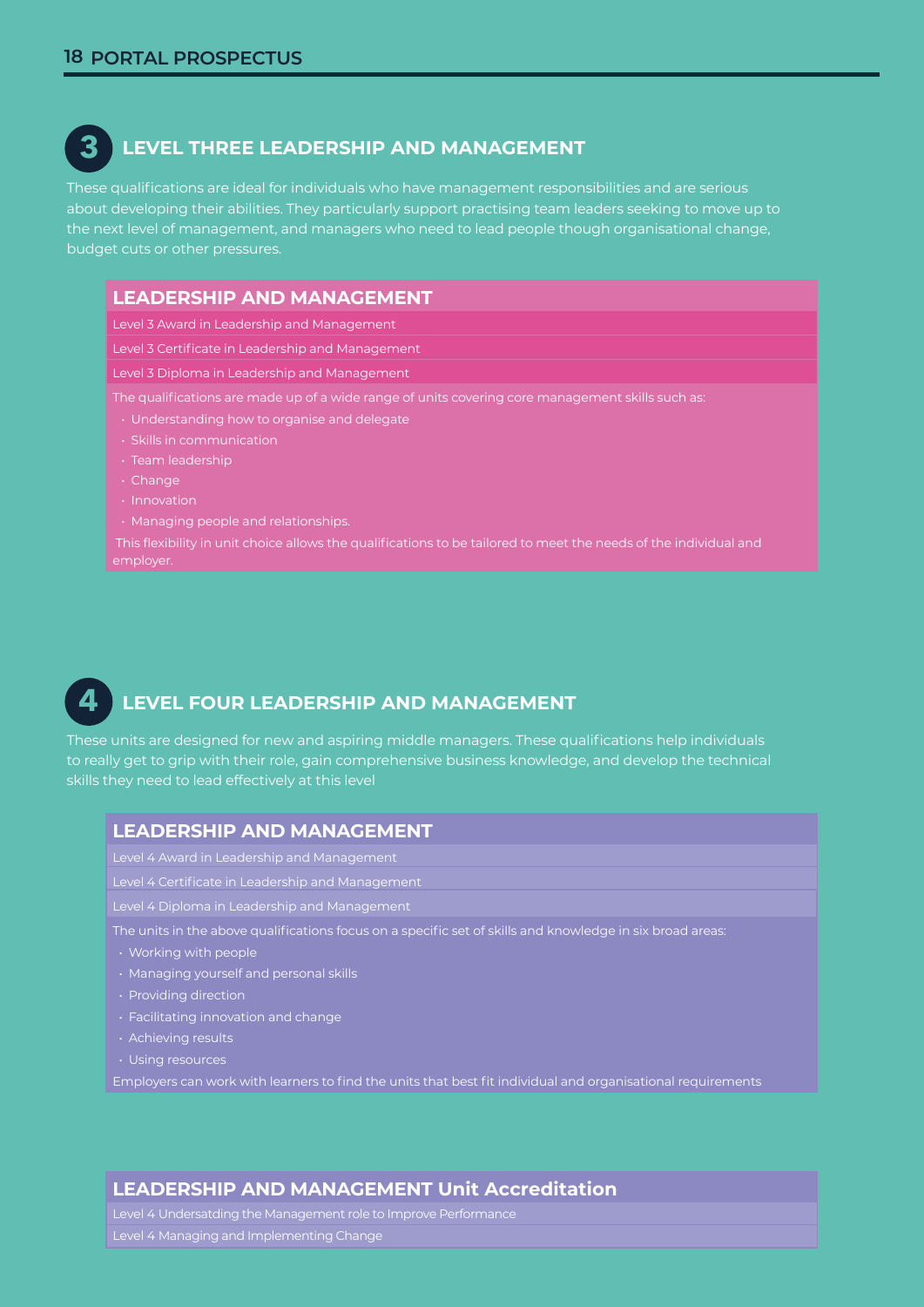#### **LEVEL FIVE LEADERSHIP AND MANAGEMENT LEVEL FIVE LEADERSHIP AND MANAGEMENT 5 5**

These units are designed for practising middle managers, helping them to develop their skills and These units are designed for practising middle managers, helping them to develop their skills and experience, improve performance and prepare for senior management responsibilities. They will experience, improve performance and prepare for senior management responsibilities. They will encourage strategic thinking to foster business improvement. encourage strategic thinking to foster business improvement.

#### **LEADERSHIP AND MANAGEMENT LEADERSHIP AND MANAGEMENT**

Level 5 Award in Leadership and Management Level 5 Award in Leadership and Management

Level 5 Certificate in Leadership and Management Level 5 Certificate in Leadership and Management

Level 5 Diploma in Leadership and Management Level 5 Diploma in Leadership and Management

The qualifications are made up of a broad range of units covering skills in six core areas The qualifications are made up of a broad range of units covering skills in six core areas

- 
- Managing yourself and personal skills Managing yourself and personal skills
- 
- 
- 
- 

The flexibility in unit choice allows the qualification to be tailored to meet the needs of the individual and employer  $\vert$ 

#### **LEADERSHIP AND MANAGEMENT Unit Accreditation LEADERSHIP AND MANAGEMENT Unit Accreditation**

Level 5 Leading Innovation and Change Level 5 Leading Innovation and Change

Level 5 Managing Improvement Level 5 Managing Improvement

**My assessor was flexible around work demands My assessor was flexible around work demands giving clear guidance and support. giving clear guidance and support.**

Source: Learner Voice Source: Learner Voice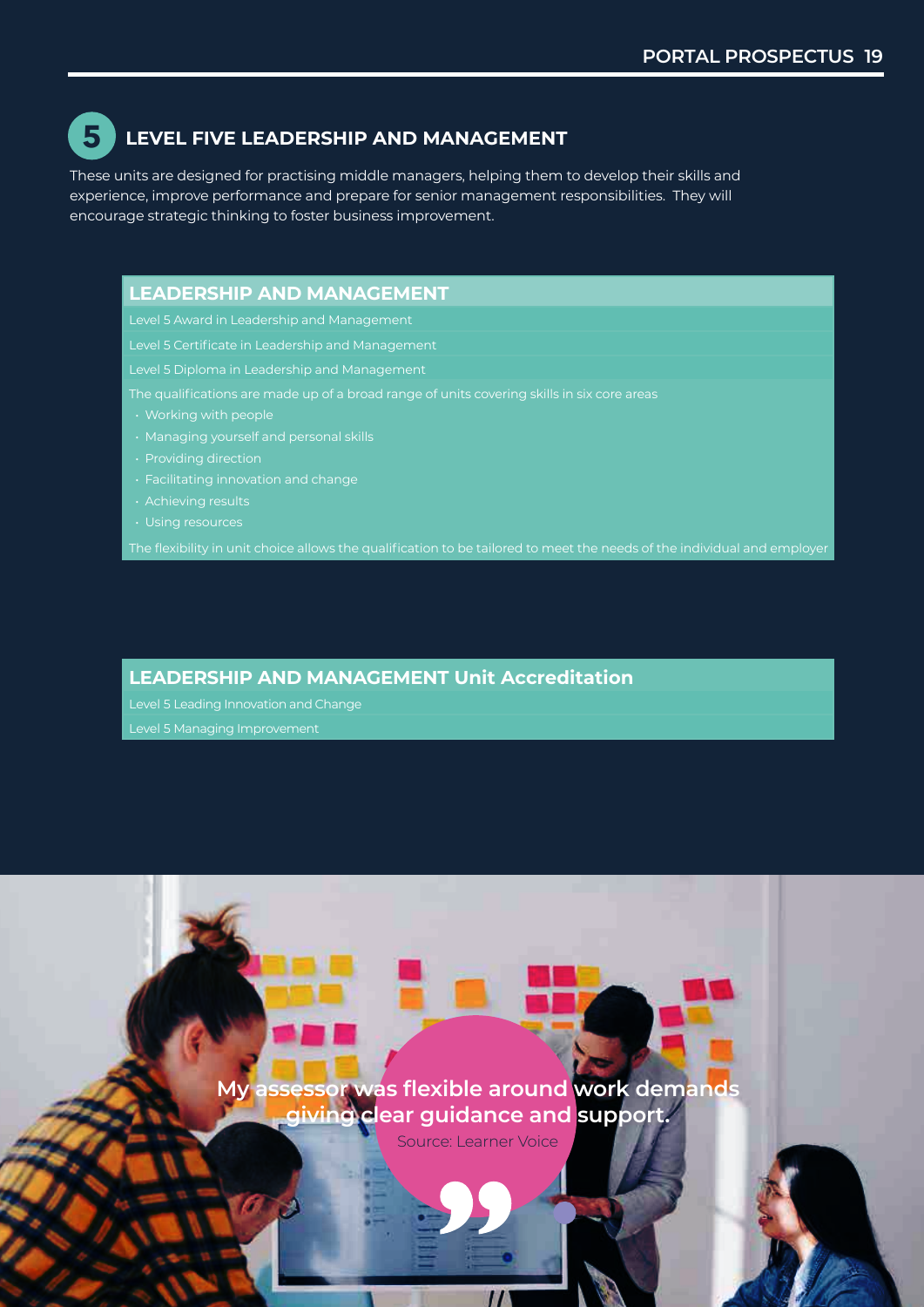**7**

### **LEVEL SEVEN LEADERSHIP AND MANAGEMENT LEVEL SEVEN LEADERSHIP AND MANAGEMENT**

These qualifications are designed to enable existing and aspiring senior managers, who recognise they These qualifications are designed to enable existing and aspiring senior managers, who recognise they must satisfy various stakeholders and want to invest in their own personal brand, to create organisational must satisfy various stakeholders and want to invest in their own personal brand, to create organisational and personal impact. This is done through high level engagement with practice, innovation and critical and personal impact. This is done through high level engagement with practice, innovation and critical thinking, underpinned by practical and applied research and the application of theoretical frameworks. thinking, underpinned by practical and applied research and the application of theoretical frameworks.

#### **LEADERSHIP AND MANAGEMENT LEADERSHIP AND MANAGEMENT**

Level 7 Award in Leadership and Management Level 7 Award in Leadership and Management

Level 7 Certificate in Leadership and Management Level 7 Certificate in Leadership and Management

Level 7 Diploma in Leadership and Management Level 7 Diploma in Leadership and Management

The Award and Certificate in Leadership and Management allows the learner to identify and work on their The Award and Certificate in Leadership and Management allows the learner to identify and work on their leadership and management development, specific to their own work context and what is of particular interest leadership and management development, specific to their own work context and what is of particular interest and relevance to them as leaders and managers. This will enable them to drive continuous improvement within and relevance to them as leaders and managers. This will enable them to drive continuous improvement within  $\frac{1}{\sqrt{1-\frac{1}{\sqrt{1-\frac{1}{\sqrt{1-\frac{1}{\sqrt{1-\frac{1}{\sqrt{1-\frac{1}{\sqrt{1-\frac{1}{\sqrt{1-\frac{1}{\sqrt{1-\frac{1}{\sqrt{1-\frac{1}{\sqrt{1-\frac{1}{\sqrt{1-\frac{1}{\sqrt{1-\frac{1}{\sqrt{1-\frac{1}{\sqrt{1-\frac{1}{\sqrt{1-\frac{1}{\sqrt{1-\frac{1}{\sqrt{1-\frac{1}{\sqrt{1-\frac{1}{\sqrt{1-\frac{1}{\sqrt{1-\frac{1}{\sqrt{1-\frac{1}{\sqrt{1-\frac{1}{\sqrt{1-\frac{1}{\sqrt{1-\frac{1$ 

The Diploma in Leadership and Management focuses on: The Diploma in Leadership and Management focuses on:

- Enquiry led approaches to learning Enquiry led approaches to learning
- $\begin{array}{|c|c|c|}\hline \text{\color{red}{\bullet}} & \text{\color{red}{\bullet}} & \text{\color{red}{\bullet}} & \text{\color{red}{\bullet}} & \text{\color{red}{\bullet}} & \text{\color{red}{\bullet}} & \text{\color{red}{\bullet}} & \text{\color{red}{\bullet}} & \text{\color{red}{\bullet}} & \text{\color{red}{\bullet}} & \text{\color{red}{\bullet}} & \text{\color{red}{\bullet}} & \text{\color{red}{\bullet}} & \text{\color{red}{\bullet}} & \text{\color{red}{\bullet}} & \text{\color{red}{\bullet}} & \text{\color{red}{\bullet}} & \text{\color{red}{\bullet}} & \text{\color{red}{$
- Constructing business cases Constructing business cases
- $\begin{array}{c} \blacksquare \hspace{0.1cm} \blacksquare \end{array}$   $\cdot$  Driving high performance for self and organisation

The Diploma is 60 credits which is equivalent to a PG Certificate and one third of a Masters. The Diploma is 60 credits which is equivalent to a PG Certificate and one third of a Masters.

#### **LEVEL SEVEN – NVQ Diploma in Strategic Management and Leadership LEVEL SEVEN – NVQ Diploma in Strategic Management and Leadership**

The qualification comprises 3 mandatory units and a range of optional units, they incorporate themes of: The qualification comprises 3 mandatory units and a range of optional units, they incorporate themes of:

- $\begin{array}{c} \blacksquare \end{array}$   $\cdot$  Strategic business planning within an organisation
- Strategic leadership and direction Strategic leadership and direction

This will enable the learner to make a positive impact on their organisational objectives. This will enable the learner to make a positive impact on their organisational objectives.

This is a competency-based qualification where learners will draw on a range of evidence to demonstrate how This is a competency-based qualification where learners will draw on a range of evidence to demonstrate how they lead and manage at this level. they lead and manage at this level.



Source: Learner Voice Wales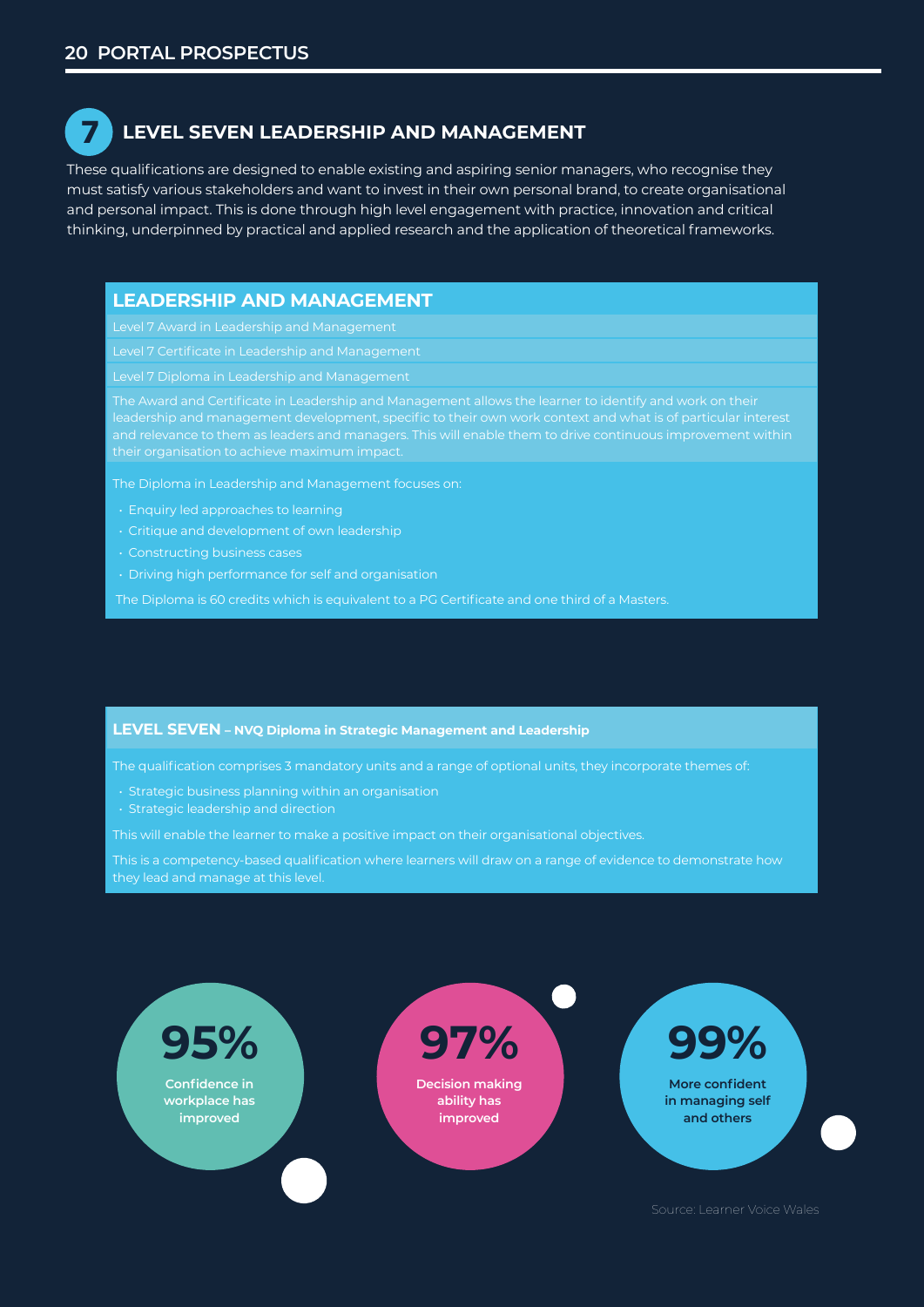# **COACHING AND MENTORING COACHING AND MENTORING**



## **LEVEL TWO MENTORING SKILLS LEVEL TWO MENTORING SKILLS 2**

This qualification is for those who wish to develop their knowledge and skills in order to understand and This qualification is for those who wish to develop their knowledge and skills in order to understand and undertake effective mentoring in a range of situations. undertake effective mentoring in a range of situations.

#### **AWARD IN EFFECTIVE MENTORING SKILLS AWARD IN EFFECTIVE MENTORING SKILLS**

ILM Level 2 Award in Effective Mentoring Skills ILM Level 2 Award in Effective Mentoring Skills

- This qualification focuses on: This qualification focuses on:
- 
- 



### **LEVEL THREE COACHING AND/OR MENTORING**

These qualifications are for learners at all levels who want to develop their knowledge and skills in These qualifications are for learners at all levels who want to develop their knowledge and skills in effective coaching and/or mentoring within an organisational context. They are ideal for both new and effective coaching and/or mentoring within an organisational context. They are ideal for both new and existing coaches or mentors or for those who would like to commence a career in coaching and/or existing coaches or mentors or for those who would like to commence a career in coaching and/or mentoring.

#### **COACHING AND/OR MENTORING**

Level 3 Award in Effective Coaching Level 3 Award in Effective Coaching

Level 3 Certificate in Effective Coaching Level 3 Certificate in Effective Coaching

Level 3 Award in Effective Mentoring Level 3 Award in Effective Mentoring

Level 3 Certificate in Effective Mentoring Level 3 Certificate in Effective Mentoring

Level 3 Certificate in Effective Coaching and Mentoring Level 3 Certificate in Effective Coaching and Mentoring

These qualifications allow you: These qualifications allow you:

- Understand the principles of coaching and/or mentoring Understand the principles of coaching and/or mentoring
- To conduct coaching and mentoring sessions To conduct coaching and mentoring sessions
- To reflect on and develop own practice as a coach and/or mentor To reflect on and develop own practice as a coach and/or mentor

The suite allows you to focus on solely on: The suite allows you to focus on solely on:

- Coaching
- Mentoring or Mentoring or
- Coaching and Mentoring. Coaching and Mentoring.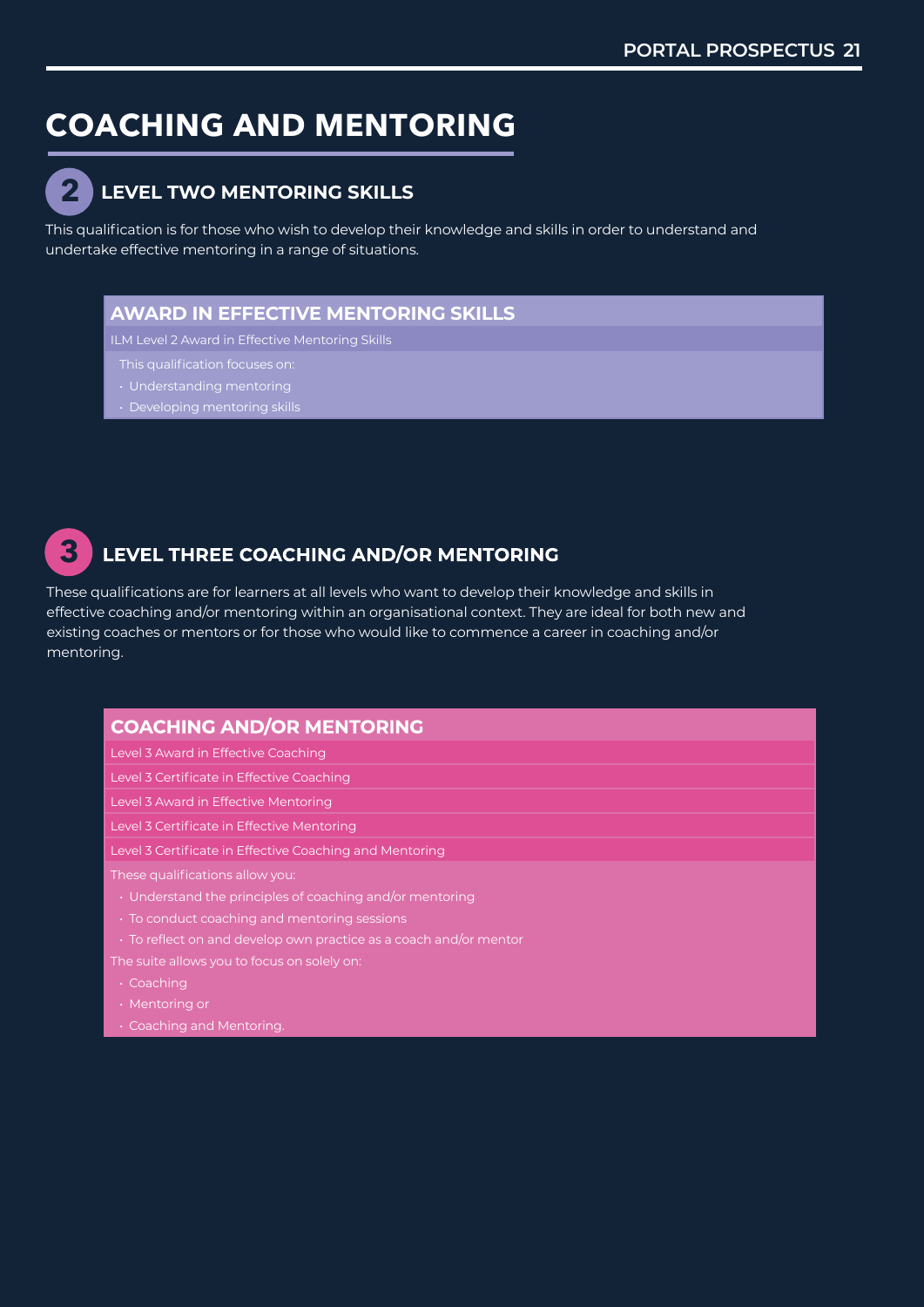# **5**

### **LEVEL FIVE COACHING AND MENTORING LEVEL FIVE COACHING AND MENTORING**

These qualifications are for managers and those with significant responsibility for effective coaching and These qualifications are for managers and those with significant responsibility for effective coaching and mentoring as part of their daily role within an Organisational context. They are also ideal for individuals mentoring as part of their daily role within an Organisational context. They are also ideal for individuals who wish to move into a development role or start a career as a freelance coach or mentor. who wish to move into a development role or start a career as a freelance coach or mentor.

#### **COACHING AND MENTORING COACHING AND MENTORING**

Level 5 Certificate in Effective Coaching and Mentoring Level 5 Certificate in Effective Coaching and Mentoring

Level 5 Diploma in Effective Coaching and Mentoring Level 5 Diploma in Effective Coaching and Mentoring

The certificate and diploma allow learners to identify to develop their coaching/mentoring skills at a higher level.  $\;$ It requires the learner to develop their knowledge and practice. The qualifications focus on: It requires the learner to develop their knowledge and practice. The qualifications focus on:

- Assessing own skills, knowledge and behaviours as a coach and mentor Assessing own skills, knowledge and behaviours as a coach and mentor
- Understanding how to manage the coaching or mentoring process within an organisation Understanding howto manage the coaching or mentoring process within an organisation
- $\bullet$  + How the organisational context can affect coaching and mentoring

# **Assessment and Quality Training, Assessment and Assurance Qualification Quality Assurance Qualifications**

These qualifications are for people working in, or looking to work in assessment and internal quality within most learning environments including FE, Adult Continuing Learning, Employers and the Third Sector. They are designed for anyone assessing and carrying out quality assurance in all occupational sectors. for anyone assessing and carrying out quality assurance in all occupational sectors.

The Level 3 provides routes for learners to understand assessment and if required, qualify as an assessor while the Level 4 is for those who would like to understand internal quality assurance in learning and if required to qualify as an internal quality assurer (IQA). internal quality assurer (IQA).

#### **TRAINING AND ASSESSMENT QUALIFICATIONS TRAINING AND ASSESSMENT QUALIFICATIONS**

Level 3 Award in Understanding the Principles and Practices of Assessment Level 3 Award in Understanding the Principles and Practices of Assessment

Level 4 Award in Understanding the Internal Quality Assurance of Assessment Processes and Practice

Level 4 Certificate in Leading the Internal Quality Assurance of Assessment Processes and Practice

Level 3 Award in Assessing Competence in the Work Environment Level 3 Award in Assessing Competence in the Work Environment

Level 3 Award in Assessing Vocationally Related Achievement Level 3 Award in Assessing Vocationally Related Achievement

Level 3 Certificate in Assessing Vocational Achievement (CAVA) Level 3 Certificate in Assessing Vocational Achievement (CAVA)

Level 3 Award in Education and Training

Level 4 Award in the Internal Quality Assurance of Assessment Processes and Practice (TAQA)

Level 4 Certificate in Leading the Internal Quality Assurance of Assessment Processes and Practice

#### **Can't find what you are looking for? Can't find what you are looking for?**

**Get in touch so we can discuss exactly how we can help you. Get in touch so we can discuss exactly how we can help you.**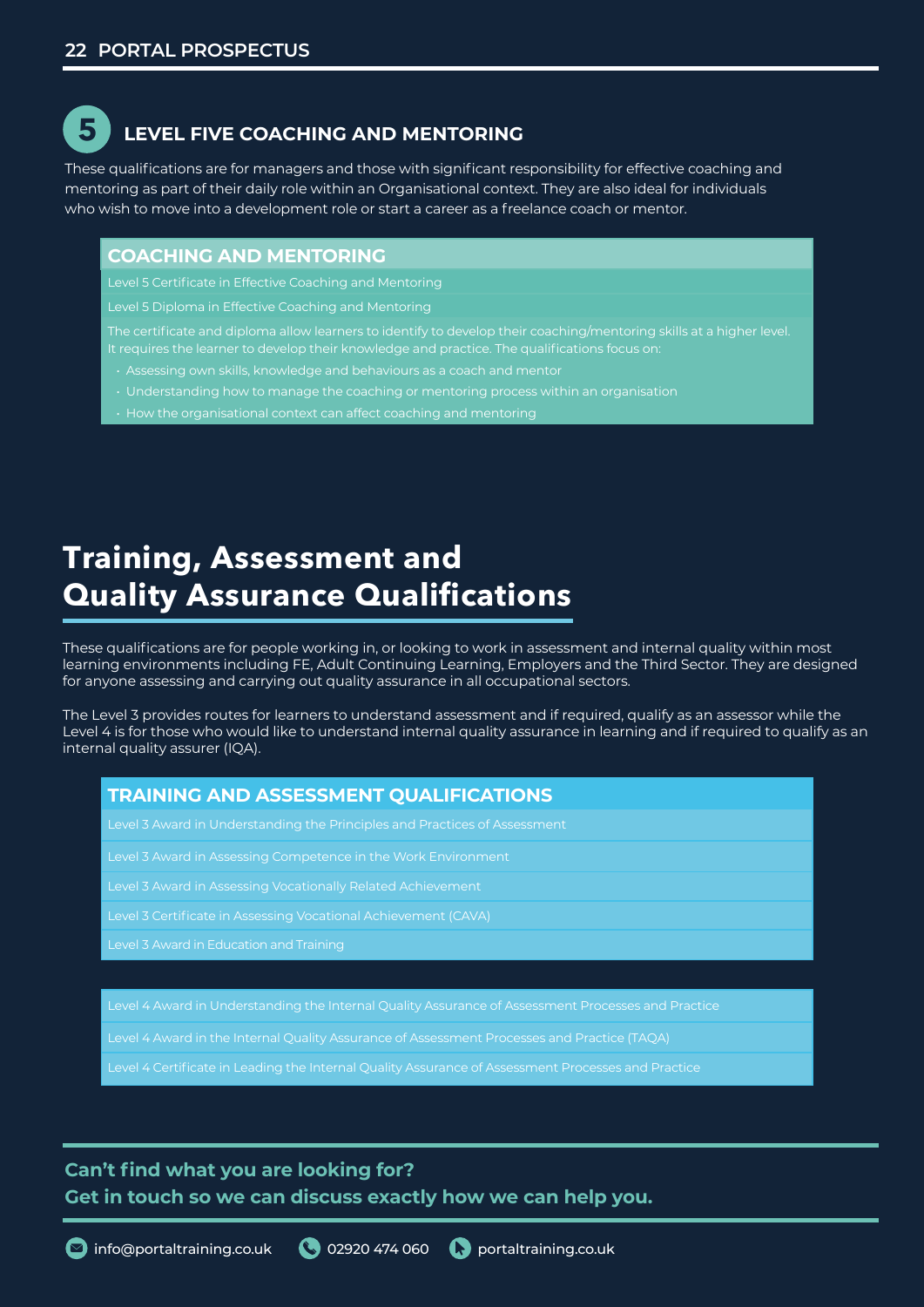## **NON FUNDED, NON-ACCREDITED COURSES**

**Our non accredited programmes provide the opportunity to undertake Learning and Development activities from 'bite size' short course activity to longer term programmes to meet a range of needs and levels.** 

**The benefits of non-accredited programmes, is that they provide CPD opportunities for you to develop your skills and knowledge without the requirements of formal levelling or assessment. Non-accredited programmes are recognised by a Portal Training certificate of achievement. There are numerous courses and topic areas available which can be layered to create a bespoke package.**



### **SELF-AWARENESS AND PERSONAL EFFECTIVENESS**

For personal and professional effectiveness it is important to be self-aware, to identify own strengths and challenge weaknesses to improve performance. The courses below offer insight into the different aspects of self-awareness to promote a rounded understanding of own behaviours and preferences.

#### **Potential courses could include:**

- Understanding Emotional Intelligence
- An Introduction to Managing your Own Professional Development
- Understanding your Beliefs, Attitudes and Values
- Conscious and Unconscious Bias
- Confidence and Assertiveness
- Resilience
- Time Management



#### **COMMUNICATION**

Clear communication is an essential skill required in business to achieve organisational objectives, mutual understanding, direction and purpose. The courses below focus on areas to enhance personal effectiveness in communication.

#### **Potential courses could include:**

- Presentation Skills
- Communication and Interpersonal Skills
- CV Writing and Interview
- Influencing Skills
- Feedback



#### **WORKING WITH OTHERS**

Effective relationships lead to a happier and more productive workplace. The courses below will offer opportunities to develop skills to engage with others more successfully.

#### **Potential courses could include:**

- Coaching Skills
- Building Confidence for Challenging Conversations
- Building Rapport and Collaboration
- Understanding Personality Types
- Situational Leadership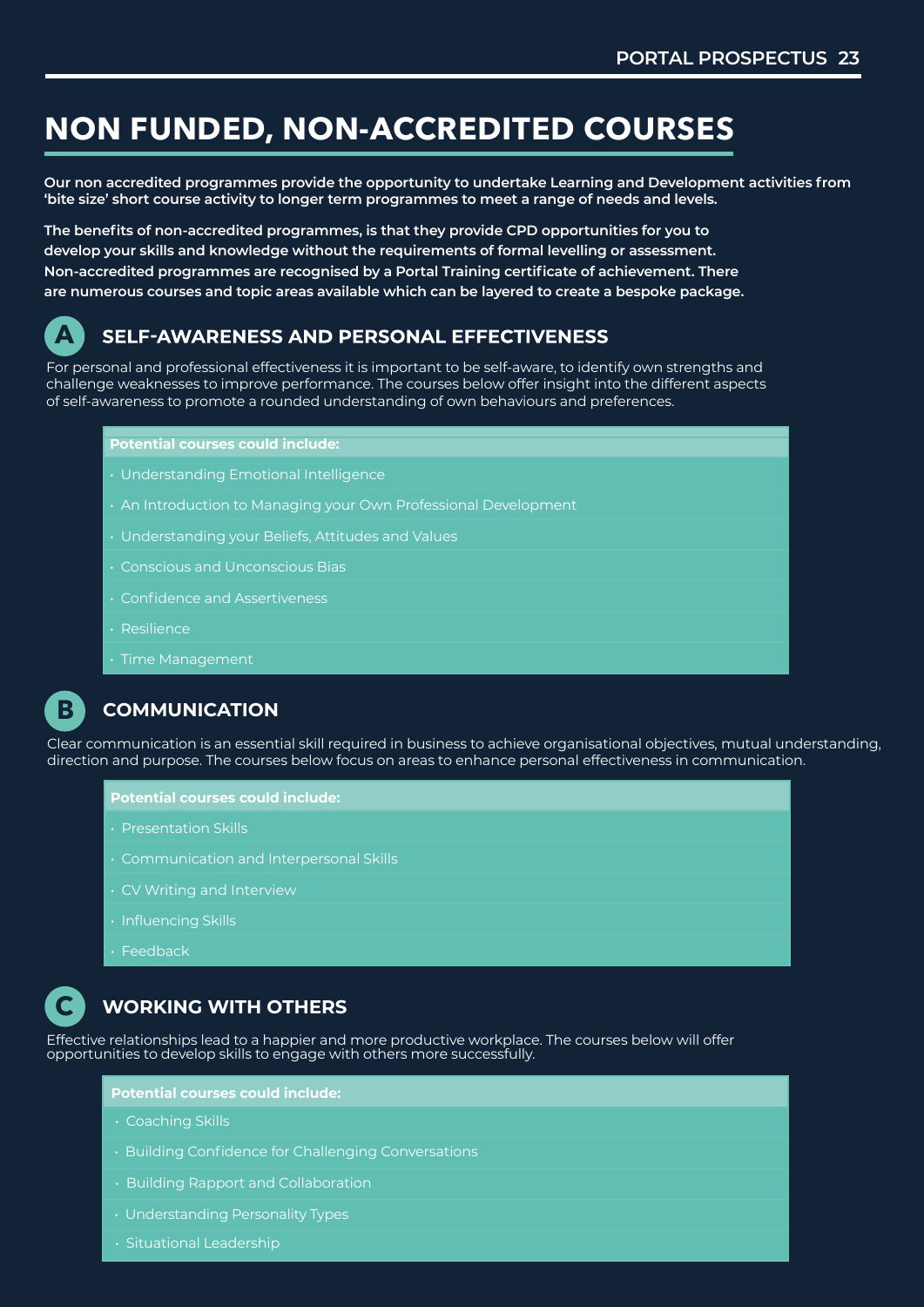# **COURSE PRICING GUIDE COURSE PRICING GUIDE**

|                    | <b>Course Name</b>                                                                                    | Price excluding VAT |
|--------------------|-------------------------------------------------------------------------------------------------------|---------------------|
|                    | <b>Accredited Programmes</b>                                                                          |                     |
|                    | Level 2 Award in Effective Mentoring Skills                                                           | £323                |
| Level <sub>2</sub> | Level 2 Award in Leadership in Team Skills                                                            | £404                |
|                    | Level 2 Certificate in Leadership and Team Skills                                                     | £733                |
|                    | Level 3 Award in Effective Coaching Skills                                                            | £453                |
|                    | Level 3 Award in Effective Mentoring Skills                                                           | £453                |
|                    | Level 3 Certificate in Coaching and Mentoring                                                         | £593                |
|                    | Level 3 Certificate in Effective Coaching Skills                                                      | £515                |
|                    | Level 3 Certificate in Effective Mentoring skills                                                     | £515                |
|                    | Level 3 Award in Leadership and Management                                                            | £453                |
|                    | Level 3 Certificate in Leadership and Management                                                      | £854                |
|                    | Level 3 Diploma in Leadership and Management                                                          | £1306               |
| Level 3            | Level 3 Award in Understanding the Principles and<br>Practices of Assessment                          | £350                |
|                    | Level 3 Award in Assessing Competence in the<br><b>Work Environment</b>                               | £450                |
|                    | Level 3 Award in Assessing Vocationally Related<br>Achievement                                        | £450                |
|                    | Level 3 Certificate in Assessing Vocational<br>Achievement (CAVA)                                     | £550                |
|                    | Level 3 Award in Education and Training                                                               | £450                |
|                    | Level 4 Award in Leadership and Management                                                            | £470                |
|                    | Level 4 Certificate in Leadership and Management                                                      | £894                |
|                    | Level 4 Diploma in Leadership and Management                                                          | £1370               |
| Level 4            | Level 4 Award in Understanding the Internal Quality<br>Assurance of Assessment Processes and Practice | £350                |
|                    | Level 4 Award in the Internal Quality Assurance of<br>Assessment Processes and Practice (TAQA)        | £450                |
|                    | Level 4 Certificate in Leading the Internal Quality<br>Assurance of Assessment Processes and Practice | £550                |
|                    | Level 5 Certificate in Coaching and Mentoring                                                         | £735                |
|                    | Level 5 Diploma in Coaching and Mentoring                                                             | £807                |
| Level 5            | Level 5 Award in Leadership and Management                                                            | £483                |
|                    | Level 5 Certificate in Leadership and Management                                                      | £914                |
|                    | Level 5 Diploma in Leadership and Management                                                          | £1382               |
|                    | Level 7 Award in Leadership and Management                                                            | £628                |
|                    | Level 7 Certificate in Leadership and Management                                                      | £1050               |
| Level 7            | Level 7 Diploma in Leadership and Management                                                          | £2654               |
|                    | Level 7 NVQ Diploma in Strategic Management and<br>Leadership                                         | £2654               |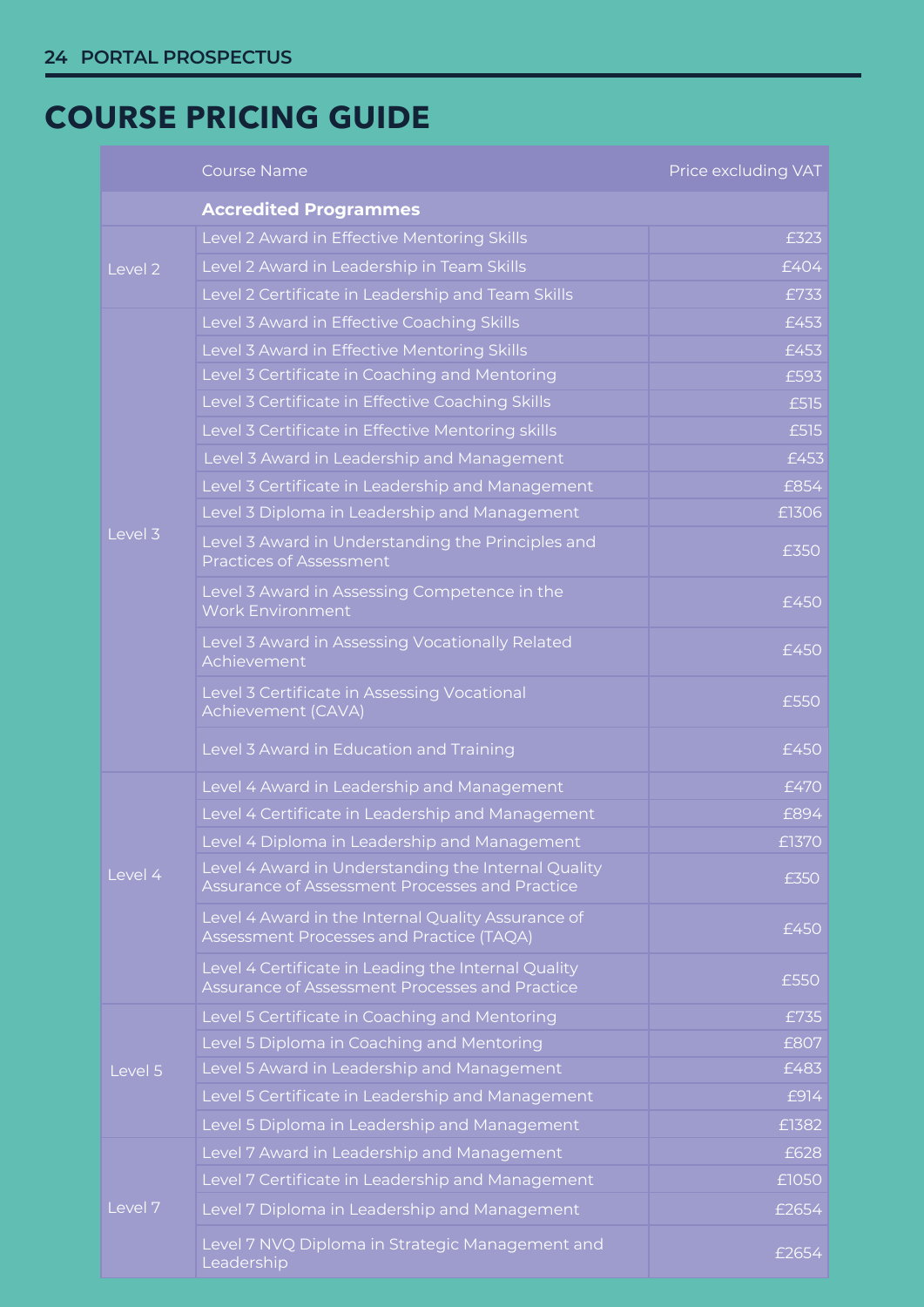| Course Name                                              | Price excluding VAT |
|----------------------------------------------------------|---------------------|
| <b>Accredited Units</b>                                  |                     |
| Understanding the Management Role to Improve Performance | £199                |
| Managing and Implementing Change                         | £199                |
| Leading Innovation and Change                            | F239                |
| Managing Improvement                                     | F239                |

#### Course Name Price excluding VAT

| Non-Accredited Bite Size Courses - Available via an online platform |     |
|---------------------------------------------------------------------|-----|
| Understanding Emotional Intelligence                                | £48 |
| An Introduction to Managing your own Professional Development       | £48 |
| Understanding your Beliefs Attitudes and Values                     | £48 |
| <b>Conscious and Unconscious Bias</b>                               | £48 |
| <b>Confidence and Assertiveness</b>                                 | £48 |
| Resilience                                                          | £48 |
| <b>Time Management</b>                                              | £48 |
| <b>Presentation Skills</b>                                          | £48 |
| Communication and Interpersonal Skills                              | £48 |
| CV Writing and Interview Skills                                     | £48 |
| Influencing Skills                                                  | £48 |
| Feedback                                                            | £48 |
| <b>Coaching Skills</b>                                              | £48 |
| Building Confidence for Challenging Conversations                   | £48 |
| <b>Building Rapport and collaboration</b>                           | £48 |
| <b>Understanding Personality Types</b>                              | £48 |
| <b>Situational Leadership</b>                                       | £48 |

This is not an exhaustive list of programmes, so if you are looking for something more bespoke, a combination of bite size courses or something more specific, then we can tailor the themes above to address your organisation or individual requirements. If you would like to discuss how we can customise a programme for you please contact us.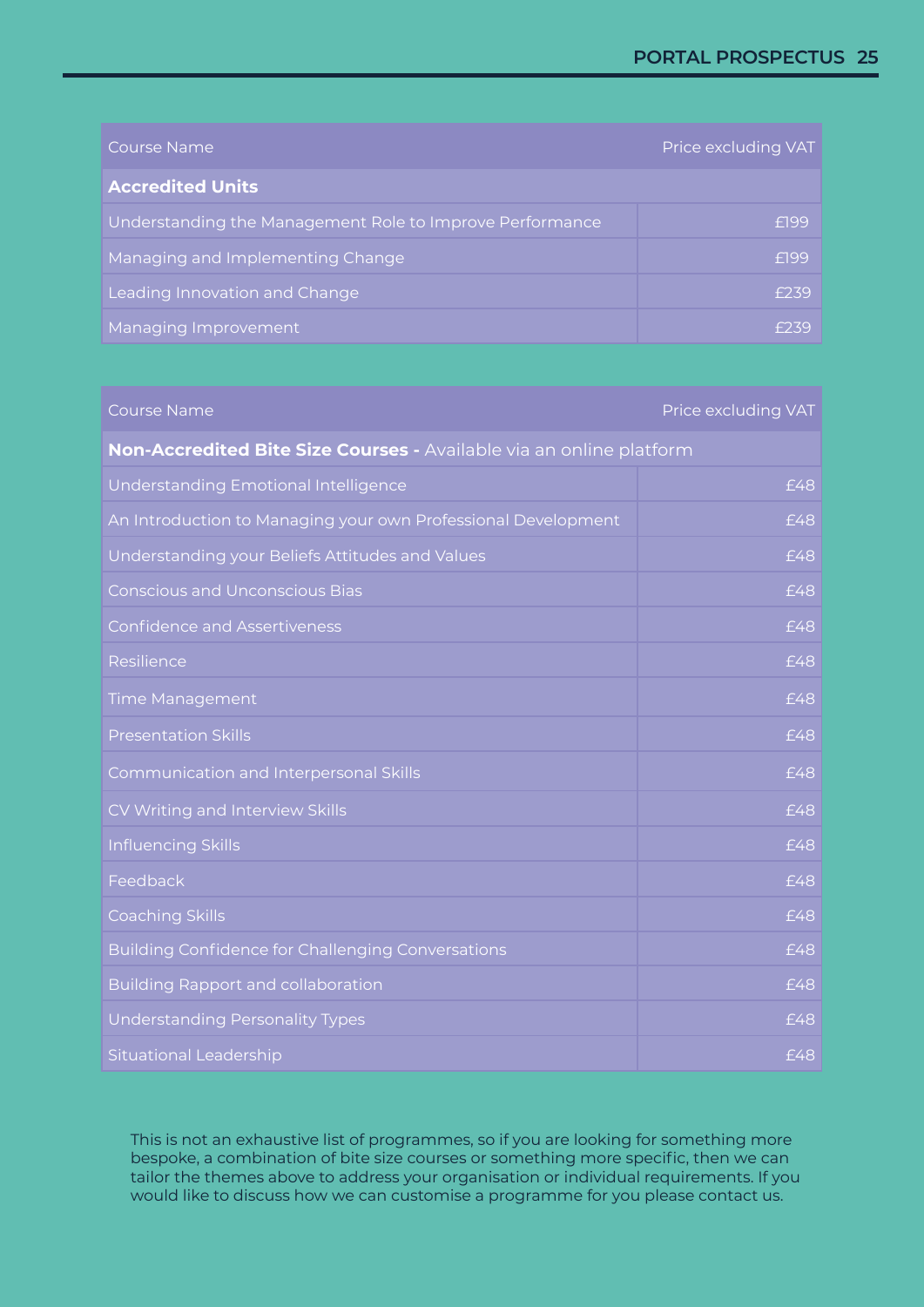# **HOW TO APPLY**

To take the next step in your journey and request more information or schedule an information session with our advisors, please get in touch:

**Phil O'Brien - Unfunded Qualifications/Bespoke Qualifications** Mobile: 07713 287957 E-mail: phil.obrien@portaltraining.co.uk

**Frances Lee - Funded Qualifications** Mobile: 07958 669560 E-mail: frances.lee@portaltraining.co.uk

**Shawn Staples - Funded Qualifications** Mobile: 07706 330206 E-mail: shawn.staples@portaltraining.co.uk

# **WHO WE'VE WORKED WITH**

We have been extremely fortunate to have worked with great establishments from all sectors. Here are some below:

Public/Private Sector

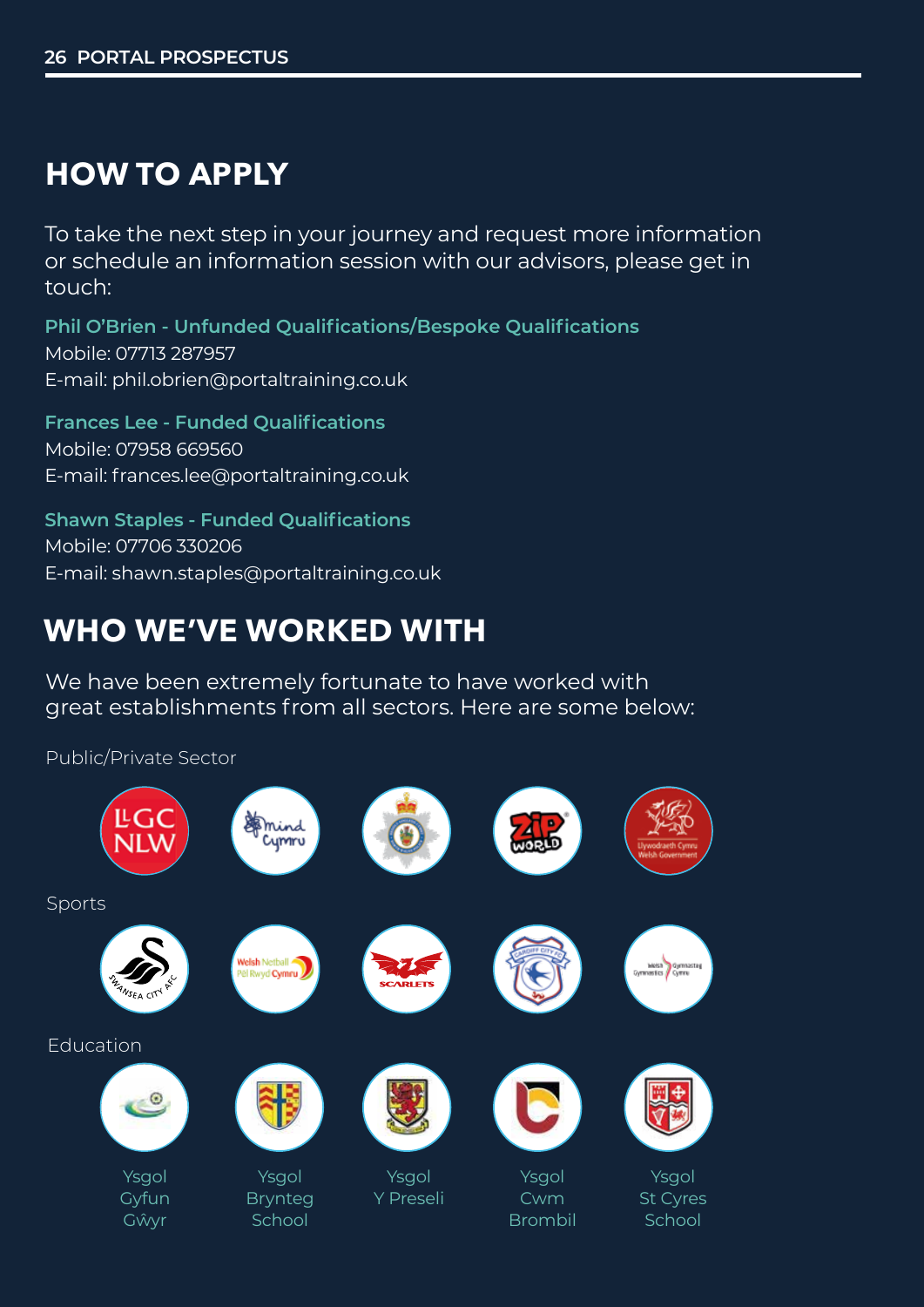## **OUR VALUES**





Team Portal Away Day 2019